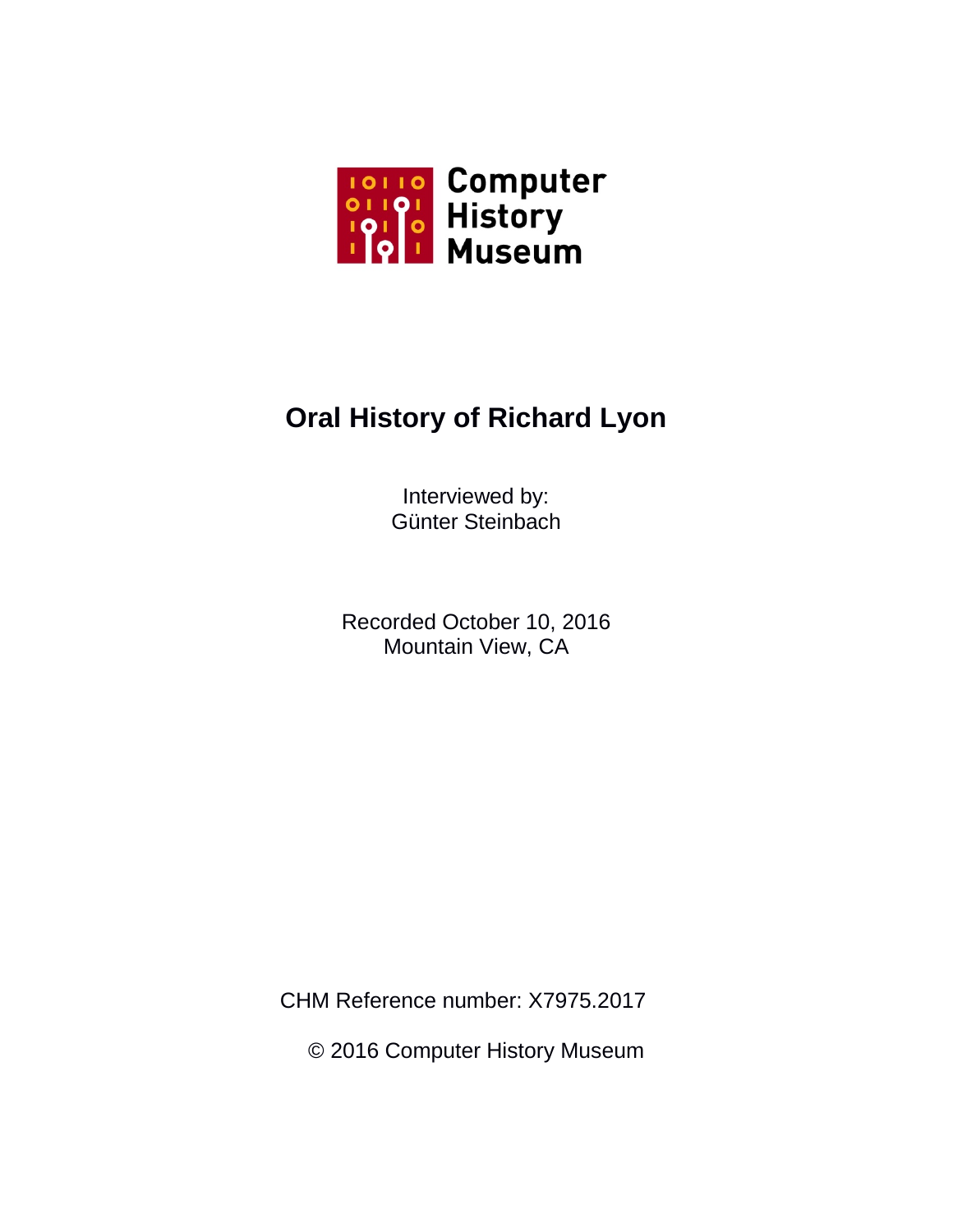Steinbach: Today is the 10<sup>th</sup> of October and we're interviewing Richard Lyon for his contributions to computing. Especially, my interest is the optical mouse. Thank you very much for agreeing to do this.

**Lyon:** Thanks for inviting me, Gunter.

**Steinbach:** I'll start with your background. Where did you grow up? What's your family background?

**Lyon:** My wife says I grew up in a Norman Rockwell painting. I was one of nine kids in El Paso, Texas. In 1957, we moved to a new house and both my parents are still living there nearly 60 years later, and I've got brothers and sisters all over the place. And we've been very lucky; we haven't lost anybody, no siblings, no parents dead yet, and we're a close family. We got lots of young'uns and young'uns' young'uns and so on by now so it's a good bunch. We were middle class, went to the local public high school and learned a few things, and then we all scattered to college.

**Steinbach:** What did you do for fun as a kid? Did you already start engineering or—

**Lyon:** Oh, I did. I was an electronics tinkerer. I used to make for example strobe lights for the local garage bands; they'd play their guitars and I'd hook up the strobe light and people would dance and things like that, but that was just one of the things. I was big into photography, did a lot of bicycling. We would ride bikes around out in the desert. We lived kind of on the edge of the desert where we could just go out the front door and hike for miles, climb mountains, ride bikes in and out of gulleys and all that kind of stuff.

**Steinbach:** That's very different for me but my wife tells me the same thing; they had tumbleweeds come in the front door.

**Lyon:** Right, plenty of tumbleweeds.

**Steinbach:** I guess then it was kind of natural that you got into electrical engineering in college.

**Lyon:** So my dad was—he spent his entire career as an engineer for the El Paso Electric Company—so he was always bringing home things, and he brought home manuals for how to program in FORTRAN one time, and that was kind of interesting because I got to read about FORTRAN before I had a computer to do anything with, and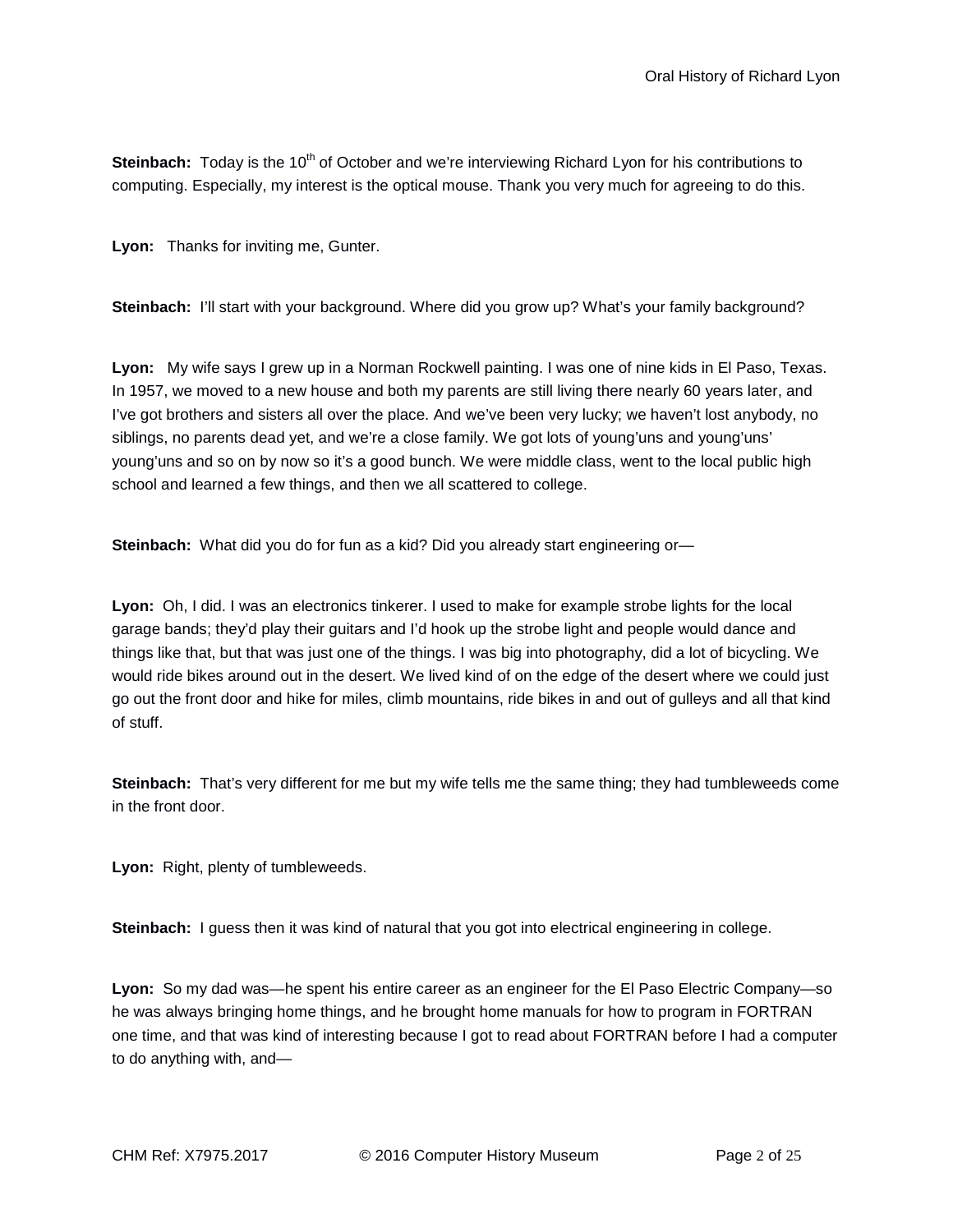**Steinbach:** That was very early then.

**Lyon:** Yeah, early '60s I think.

**Steinbach:** Early '60s. Wow.

**Lyon:** Our high school got a computer of some sort in the late '60s; I think it was a Olivetti Programma 101 and they had some other kind of little computer that you could tinker with and learn a few things.

**Steinbach:** My high school had an HP with a one-line display. How did you choose Caltech?

**Lyon:** Well, that was pretty easy. I had one older brother; he was the tormentor of my life and he went to Princeton, so I just had to look at the map and see how far I could go—

**Steinbach:** The other end of the country.

**Lyon:** Exactly; and when I was in grade school a teacher had mentioned MIT one time as —sort of put the image of—in my mind of Massachusetts Institute of Technology as a great school. So when I saw there was a California Institute of Technology I thought that must be great too, and that was about all I knew about it to tell the truth, and it was great.

**Steinbach:** You liked it, huh?

**Lyon:** Yeah—

**Steinbach:** But you didn't stay there for graduate school. You went—

**Lyon:** No. I left after four years as most Techers do. They generally encourage people to do grad school somewhere else, get a little diversity of outlook that way, so I went to Stanford with the intention of doing the full grad-school thing; but Stanford—I don't know—I got antsy and I decided I wanted to get out so after a master's degree. I got some job offers and went to work in Silicon Valley instead of staying in school.

**Steinbach:** What was your work right out of school?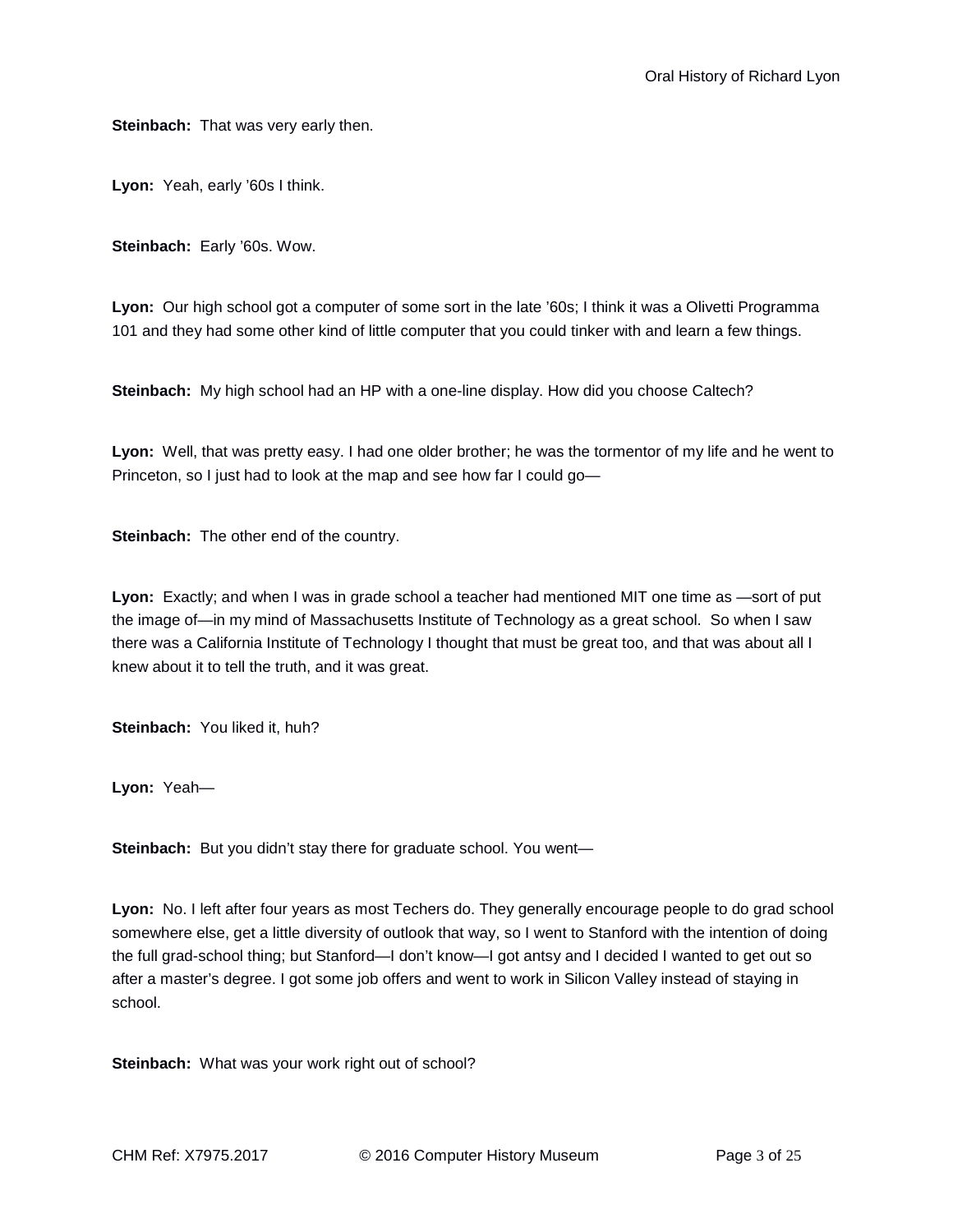**Lyon:** First job was at Stanford Telecommunications, Incorporated, which was a little startup at the end of San Antonio Road not far from where we are now. They had a couple guys that had spun out of Ford Aerospace and Electronics where they had worked on developing signal sets for navigation satellites and things like that, so they were in the GPS business before there was any GPS. So I got to work on that. I got to work on some space-shuttle communication systems and all kinds of interesting kind of—mostly one-off kind of communication and navigation projects.

**Steinbach:** That sounds interesting.

**Lyon:** It was fun.

**Steinbach:** And then you went to Xerox?

**Lyon:** Yeah. I had a fortuitous meeting in—I guess like late '76. I visited Caltech; this was maybe two years or so after I had graduated—two and a half years after I graduated and I ran into Carver Mead, who was one of my professor friends there, and he had a couple visitors that day, which was Ivan Sutherland and Bert Sutherland. He was in the process of trying to get Ivan to join him in starting a computer-science department at Caltech and Ivan's brother, Bert, was working at Xerox PARC and they were looking to get some collaborations going between Caltech and PARC.

**Steinbach:** And there you were?

**Lyon:** And Carver introduced me to Bert, and he said, "Well, why don't you come over and interview for a job with us?" or something, and it started with that and fortuitous that I was—I happened to be there that day visiting.

**Steinbach:** Yeah. Stuff happens.

**Lyon:** Yeah.

**Steinbach:** Was the optical mouse your first thing you worked on there?

**Lyon:** No, it was more like the last thing I worked on there so—

**Steinbach:** When did you start that?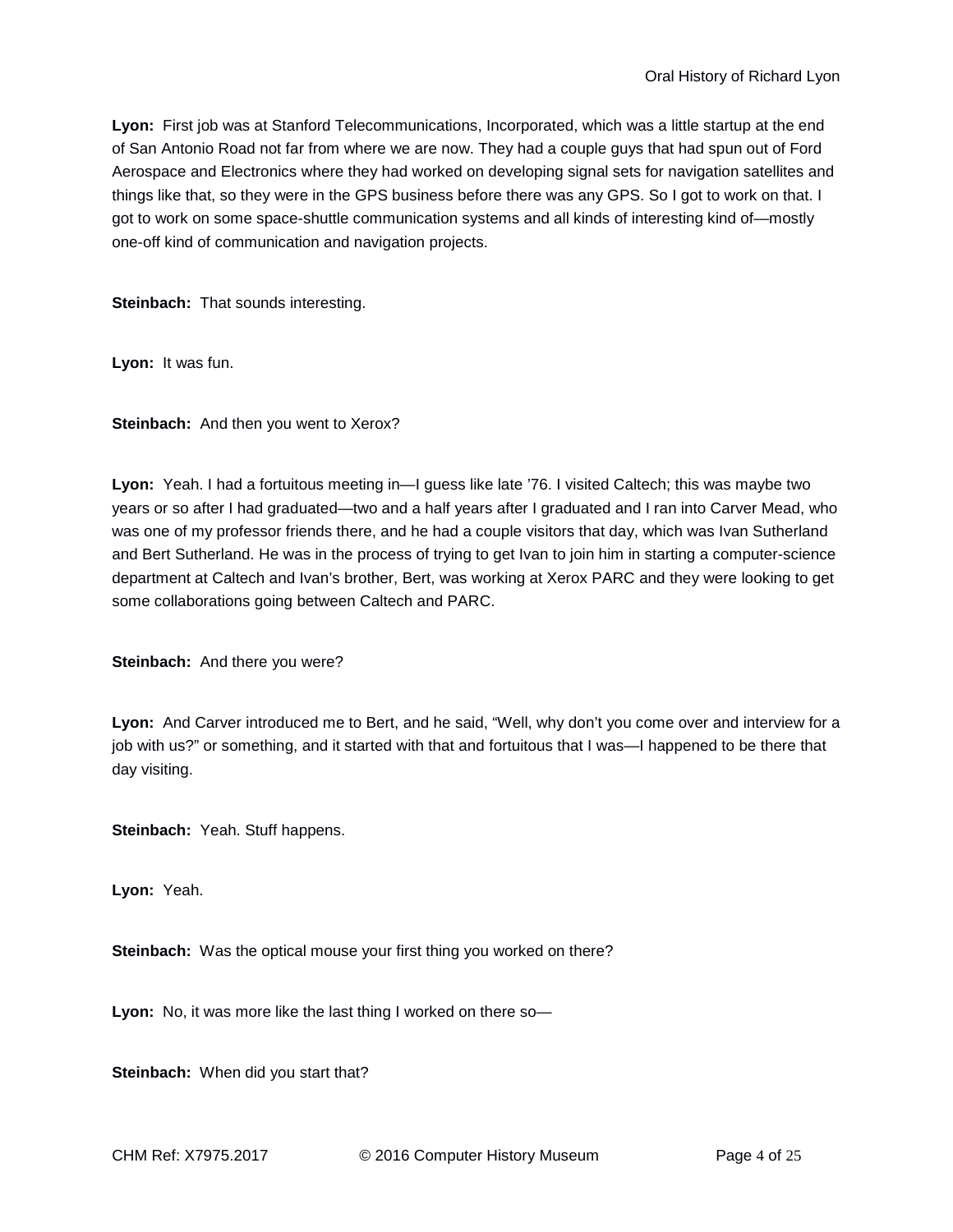**Lyon:** I started in April '77 and left in August '81. The optical mouse was sort of late 1980 so it was within my last year there. When I came in they had a—they were starting this project under Lynn Conway to do LSI System design, what they later called VLSI System design because it was about time to add that 'V' on there. And they had some other projects; like there was a project under George White doing speech recognition and part of the concept is that I would come in and help build the custom silicon to run the speech-processing stuff that they needed. So I was kind of the bridge between the LSI systems and the speech processing and I really didn't know that much about either, but I knew a little bit about each and enough to pass the interviews and get hired, so I worked on that. I did some custom chips for digital filtering and so forth, but within my first year there George White, the guy in charge of speech, got hired away to go start a lab at ITT someplace, and that left me kind of holding the bag on the speech project. One other guy who had been working on it moved away as well so I was now the speech-recognition team. They had just brought me up to speed and then left me to head off in my own directions so that was kind of fun. And I took a Stanford course; they had the honors co-op program where you could continue to take graduate courses while employed. I took a course in biological information processing and did a project on hearing as part of that, and wrote my first kind of outline of how to approach speech recognition through a signal processing model of hearing in 1978. And that document I wrote for that course is still sort of the outline of my career in hearing research that got me started down that path.

**Steinbach:** That's interesting. I thought it was Carver Mead who got you onto that.

**Lyon:** Well, it's more like the other way around; I got Carver into the hearing stuff. He was doing a lot of the biomimetic vision work and I was doing the hearing side and he talked me into coming and spending time at Caltech with him and we did some projects in that area together.

**Steinbach:** What was PARC like at that time?

**Lyon:** Well, it was an amazing place; it's hard to describe. There's so many amazing and famous people from those days that had just sort of invented interactive personal computing out of whole cloth. I think probably a bunch of them are already fellows of the Computer History Museum or something on that order so I probably don't need to review all that, but I didn't know quite how momentous it all was; I had kind of a sheltered existence there. And what I realized many years later is that those of us who were at PARC using Altos as our personal computers really never took the microcomputer revolution very seriously. Those were toys that you could get at the Byte Shop and you could poke around with but you couldn't do real work with them at that time, and we kind of went down our own path that kind of missed what was happening in the larger world of computers because we were so privileged; we were so ahead of our time that at least I kind of missed what was going on. So people left and joined companies that were in the outside computer business like Zilog. When Exxon bought Zilog—they made the Z80 microprocessor—and people went there and Exxon thought they were going to be a big information systems company. That didn't quite go, but just the fact that people were attracted away by these companies trying to make things out of little eight-bit microprocessors seemed very strange to me at the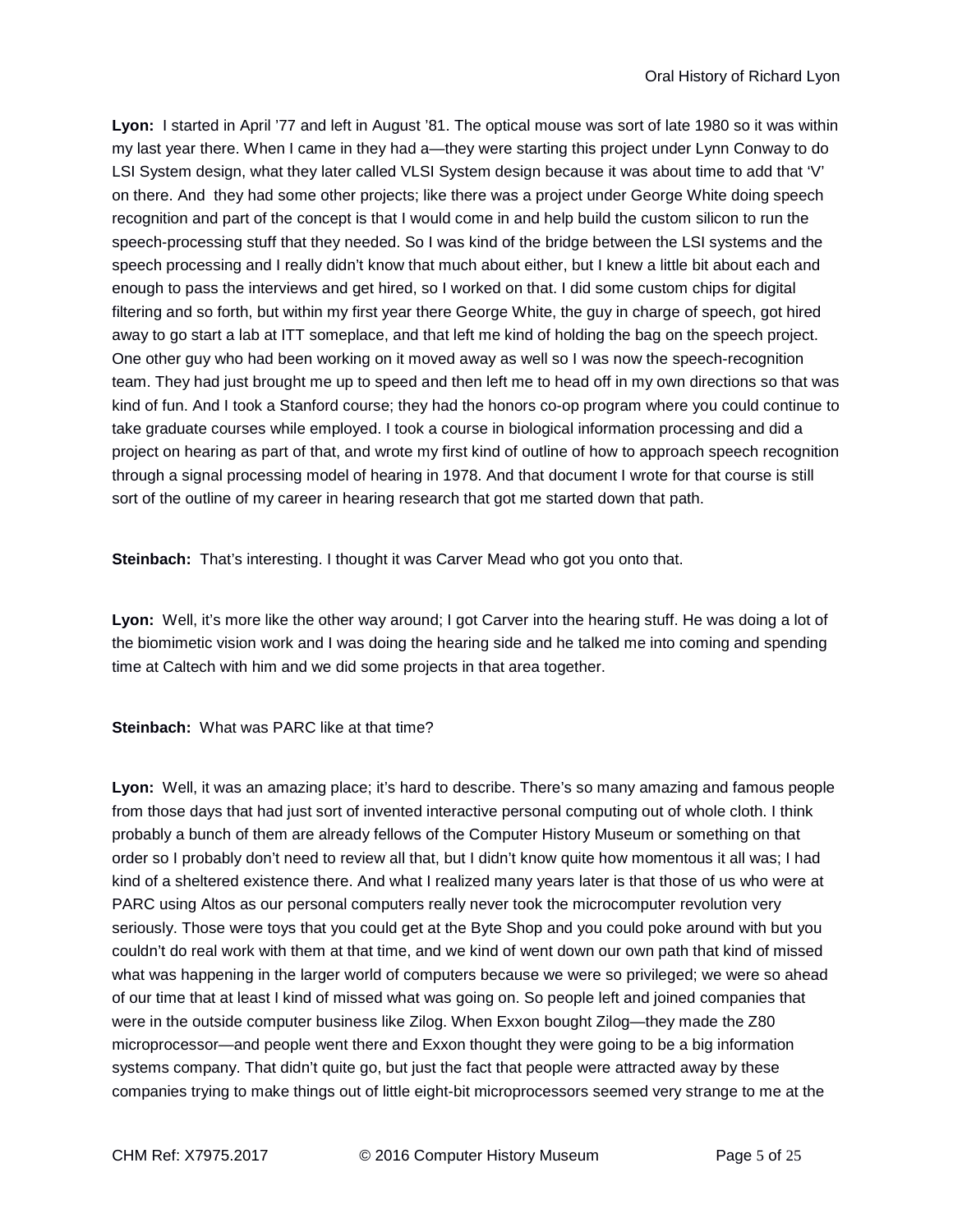time. It turned out that was kind of the way things went. It was the evolution of the silicon that really drove the industry more than the—I think more than the evolution of the software that we had at PARC. It was groundbreaking; it was too-far-ahead-of-its-time software is what it was. It took people like Steve Jobs to come in and kind of notice what was good about it and put together a team that could re-create a different version of it from the ground up running on little microprocessors that really made the revolution take off I think. So I kind of was out of it in that sense. We were too privileged with our Altos and all those other computers they developed—

**Steinbach:** You really used them.

**Lyon:** Oh, yeah. It was our day-to-day workhorse machines. From the day I started, I had a personal computer. I got to use a visual editor, Bravo, what you see is what you get, editor. We had the laser printers; we had the networks; we had the file servers. That stuff was all in place before I started in '77. I even had e-mail. I found at a used book shop one time, a copy of the 1978 ARPANET directory. It listed everyone with an ARPANET e-mail address and I was in there so I bought a copy.

**Steinbach:** Let's get to the optical mouse. How did that appear on the scene?

**Lyon:** So as part of our VLSI Systems project we had collaborations with people in various universities. We had Carver from Caltech, we had Carlo Sequin from Berkeley among others, and I spent time with Carlo. He had done a book not long before that on charge transfer devices, what we call CCDs usually, and including CCD imagers in there, so he understood very deeply about the light sensitivity of silicon and I didn't, but in a little bit of discussion with Carlo I, he kind of clarified for me how it works, how is it that the stuff we draw to make chip layouts makes photodiodes, where does the—what does the light do when it comes in, in terms of charges and so on, and what could you make with that. And once he explained it to me I said, "Oh, I could make some image sensors or something"; I thought that sounds kind of fun. So that was one thread of stuff that was going on. I could make chips with lots of photodiodes; I knew that because everywhere you put a diffusion is a photodiode whether you want it to be or not so that's something I could work with. The other thing that was going on is we were using mice all the time and they would get sticky and they would fail and they would have to be refurbished, and several people at Xerox had already filed invention proposals on how to make an optical mouse. Dan Ingalls had done that; Chuck Thacker had done that. There might have been others; maybe there were some co-inventors on these things. And in each case they never built it as far as I could find out and they never filed for a patent on it, and the reason was you could look at the idea and say, "Well, yeah, nice try but that's not really going to work." But that inspired me to think about it. So thinking about it some more I came up with a scheme that would really work, and I kind of chatted with some people about it, and it was partly again inspired by that class I had taken on biological information processing where I had learned about things like lateral inhibition in visual systems. I wrote a retrospective on the optical mouse recently for a book on advances in computer vision; they invited me to do that. And one of the things I emphasize in there is how my view of what lateral inhibition was about really formed the basis for how the optical mouse design was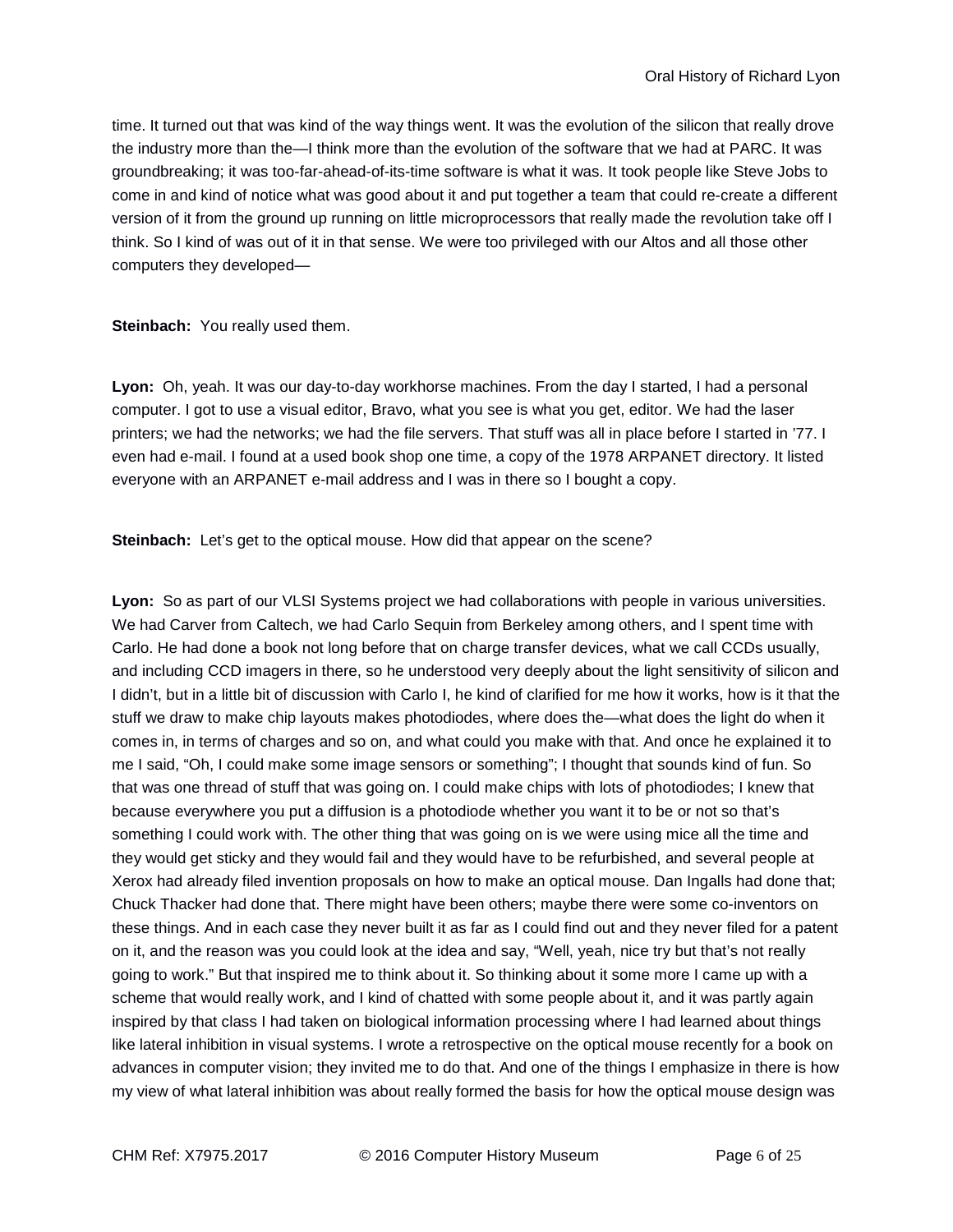crafted and how it worked. And it has to do with the different light sensors inhibiting each other in a way that leads to a stable binarized pattern; so basically it would see white dots in a dark field and even if there were not any white dots in a dark field it would hallucinate white dots in a dark field. It would say, "I saw light here, here, and here," and it would inhibit the ones around those. And it was straightforward to build it in such a way that once it got to a pattern that was stable it could tell it got there, and it would take that as a snapshot and then do it again and see if the dots moved, so it could track the motion of white dots in a dark field. And so I built it, I laid it out, and it took—I don't know—a month or two with our IC editor. I don't know if you've seen it, but in the museum main exhibit here there is a—there's a video of Doug Fairbairn demonstrating the ICARUS IC editor. That's what we used—

# **Steinbach:** I did not see that.

Lyon: That's what we used for laying out integrated circuits and there's a nice—yeah, a nice video demo of it in there, fairly primitive. It's sort of an artwork system that lets you draw multiple layers of stuff, but it ran on the Alto; and Jim Rowson, one of Ivan Sutherland's students at Caltech, wrote most of the code when he was an intern with Doug Fairbairn, who was also in Lynn Conway's group there at PARC. And so I drew the layout. I sort of drew the logic first, kind of sketched it out, decided what I wanted to do, and I built this thing and I got some interest in it. And Chuck Thacker in particular was interested enough in it that he volunteered to help me go over the layout carefully to make sure that when I got it built it wouldn't have mistakes; and he in fact found two logic errors where I had interchanged a couple things and without his help it wouldn't have worked the first time out but with his help it did. So we fabbed it through one of our what we called multi-project chip runs; it was probably on MPC 80, that's multi-project chip 1980. So you can read about the whole history of this multi-project chip exercise in Lynn Conway's reminiscences.

**Steinbach:** It was a PARC thing?

**Lyon:** Yeah, it was a PARC thing.

**Steinbach:** Not like MOSIS; I think MOSIS came later.

**Lyon:** So we started up the MOSIS effort around that time, so MOSIS evolved out of this PARC effort largely—

**Steinbach:** I didn't know that.

**Lyon:** —and the—some of these MPCs were multi-university efforts where the people teaching courses from the Mead and Conway book would bring projects from their students together to PARC and we would put them together and fabricate them, and other runs were internal PARC runs and I don't actually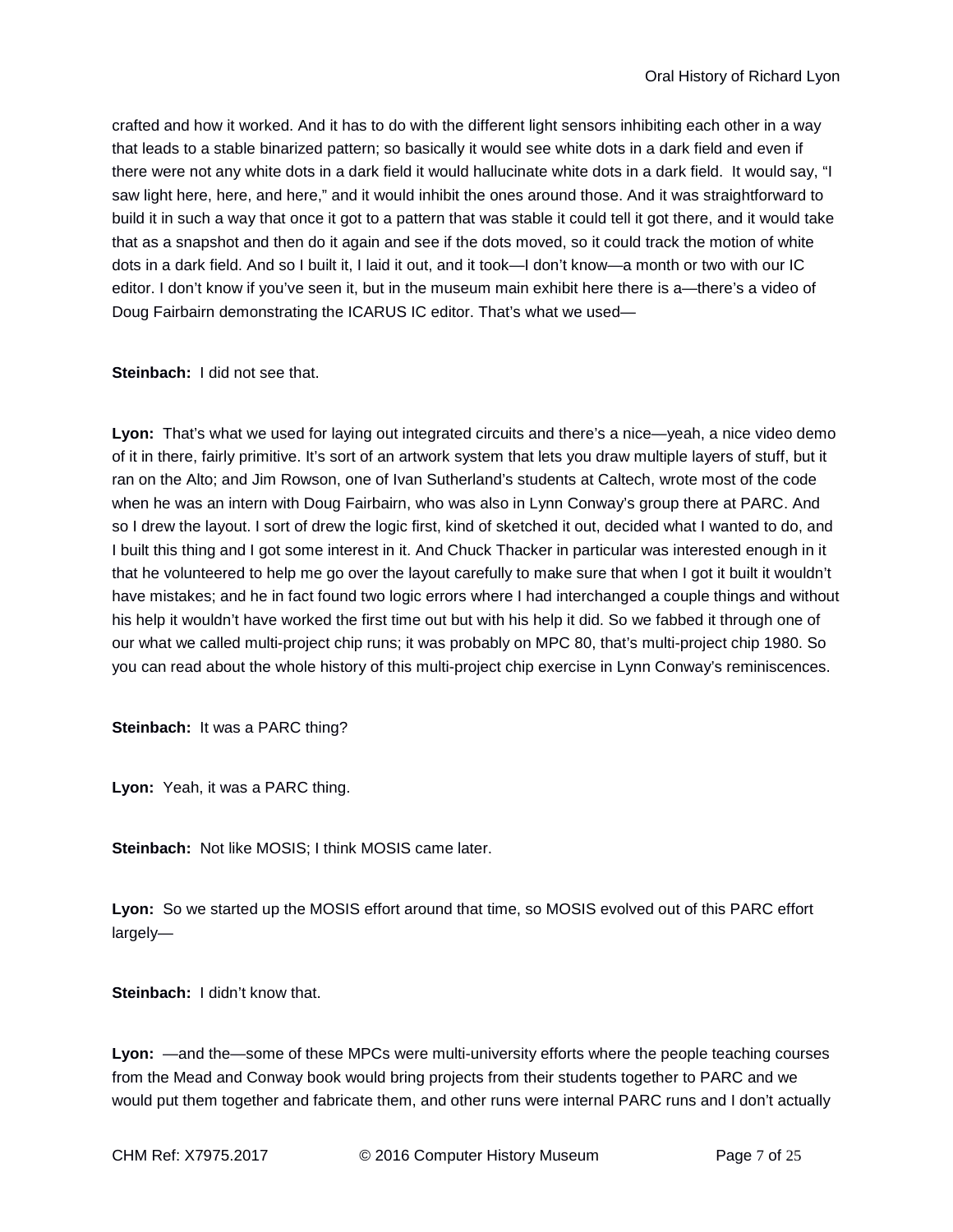remember exactly how we did—which run the optical mouse was on but something in late 1980 because around December we got chips back and—

**Steinbach:** This was a fab at PARC or—

**Lyon:** No, we didn't fab them; we sent them out various places. Some of the early runs were fabricated for us by Hewlett-Packard and there were other companies we worked with various times but we didn't do any fab. So I got the mouse chip back and that's when I realized I kind of forgot certain details like this chip has no inputs—how am I going to test it? It was a chip with outputs only. It provided the signaling that the Alto expected to see from a mouse including the debounced switch buttons—button switches.

**Steinbach:** The whole system on one chip.

**Lyon:** Yeah. So it just had these outputs, and the only input was light, so I set one up under a little lamp and I put a pattern on some paper and moved it over and I watched the Alto, and the mouse—the cursor—moved, so "Okay, it works." So that was testing.

# **Steinbach:** Wow.

**Lyon:** So yeah, it was kind of crazy that way. We did make a version later that had test inputs so you could run it through a regular tester and simulate light hitting the diodes and things like that.

**Steinbach:** From what you say, it was basically just a one-person project, just you. Right?

**Lyon:** So the first one was just me and then the second one got bigger because people could see the potential at that point, so in particular Martin Haeberli and Bob Garner and I think maybe another person or two helped develop the version that was kind of re-layed-out to have better optical magnification properties, and testability, and a smaller chip, and things like that so—

**Steinbach:** That's still exactly the same kind of logic-

**Lyon:** The same logic except for the testing features that were added, yeah. The layout was quite different but the logic was the same.

**Steinbach:** What you tried to do better was just the mechanical mice coming up?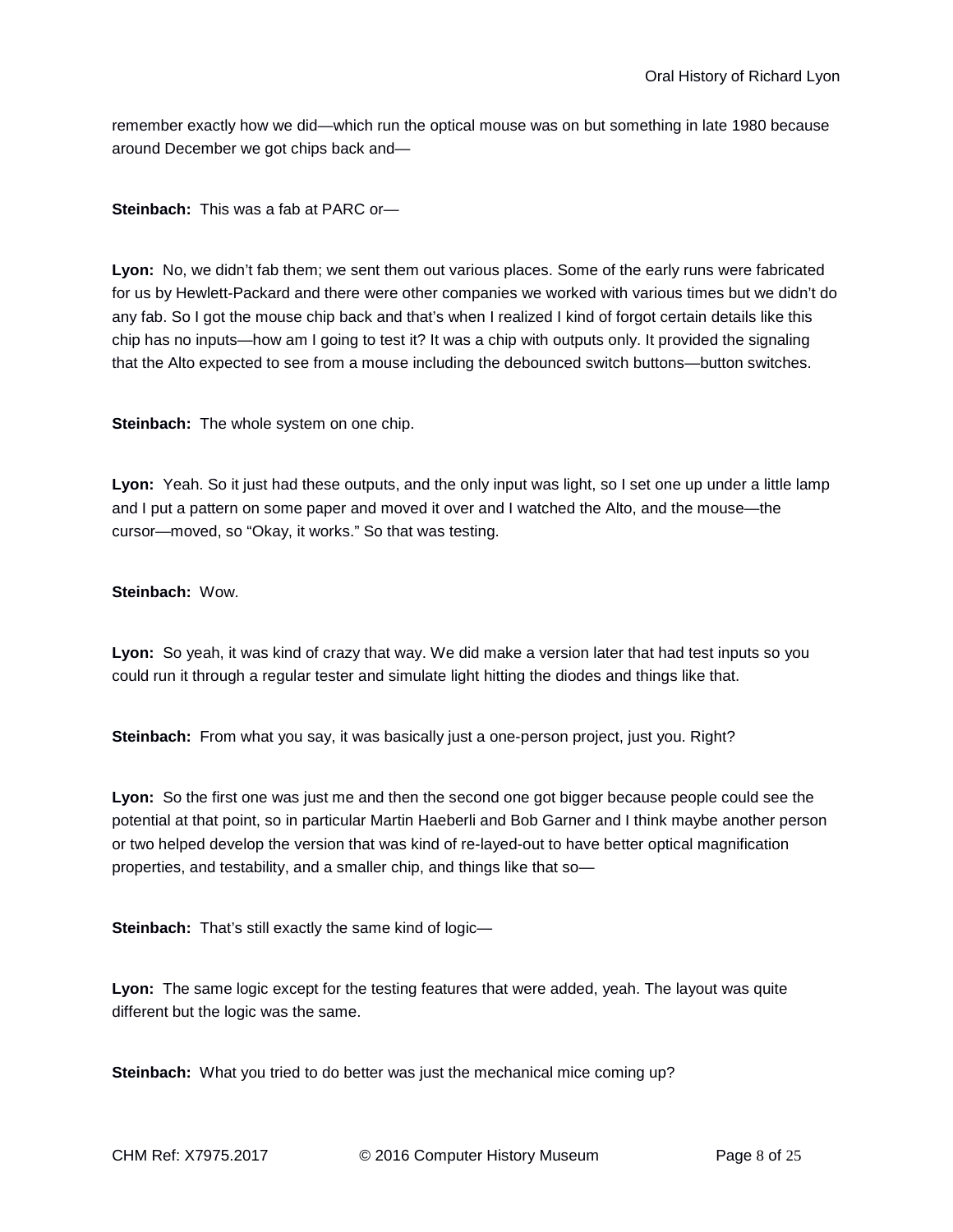**Lyon:** Yeah, largely. I wasn't really thinking so much about the cost of mechanical mice but that—they were quite costly at the time. I think Xerox paid 500 bucks each for them back in the '70s when they were built by Jack Hawley of the Mouse House—

**Steinbach:** Okay. And—

**Lyon:** Yeah, just to make them more reliable. So the optical mouse used a pad that's basically—

**Steinbach:** That was a downside I would think—

**Lyon:** Yeah, so dark paper with light dots. It was a downside but anyone that actually used it compared to the mechanical mice it was okay; it was still a big one. And when Xerox shipped office computers, and Smalltalk computers, and Lisp computers and things like that, they used the optical mouse because it was cheaper and more reliable, and more usable than the mechanical ones.

**Steinbach:** You just handed out the mouse pad with it.

**Lyon:** Yeah. They came in pads that you—if they got dirty you could tear it off and there was another one—

**Steinbach:** That's a piece of paper.

**Lyon:** —or you could tape it on your desk or whatever and each page had the reorder number on it so you can order more if you need them. They were paper, yeah. You could reproduce it on a Xerox machine if you wanted to.

**Steinbach:** Of course. Do you remember how large the mouse chip was?

**Lyon:** No, but I could look.

**Steinbach:** Okay.

**Lyon:** I brought a box of goodies here and I don't know actually if I have the original mouse chip in here or not. I have some of the mice that were made with the redesigned chip and there's a standard-size 14 pin dual in-line package here except it's molded with clear plastic and the chip upside down so it can see through the board where there's a lens that images the pad. I had some original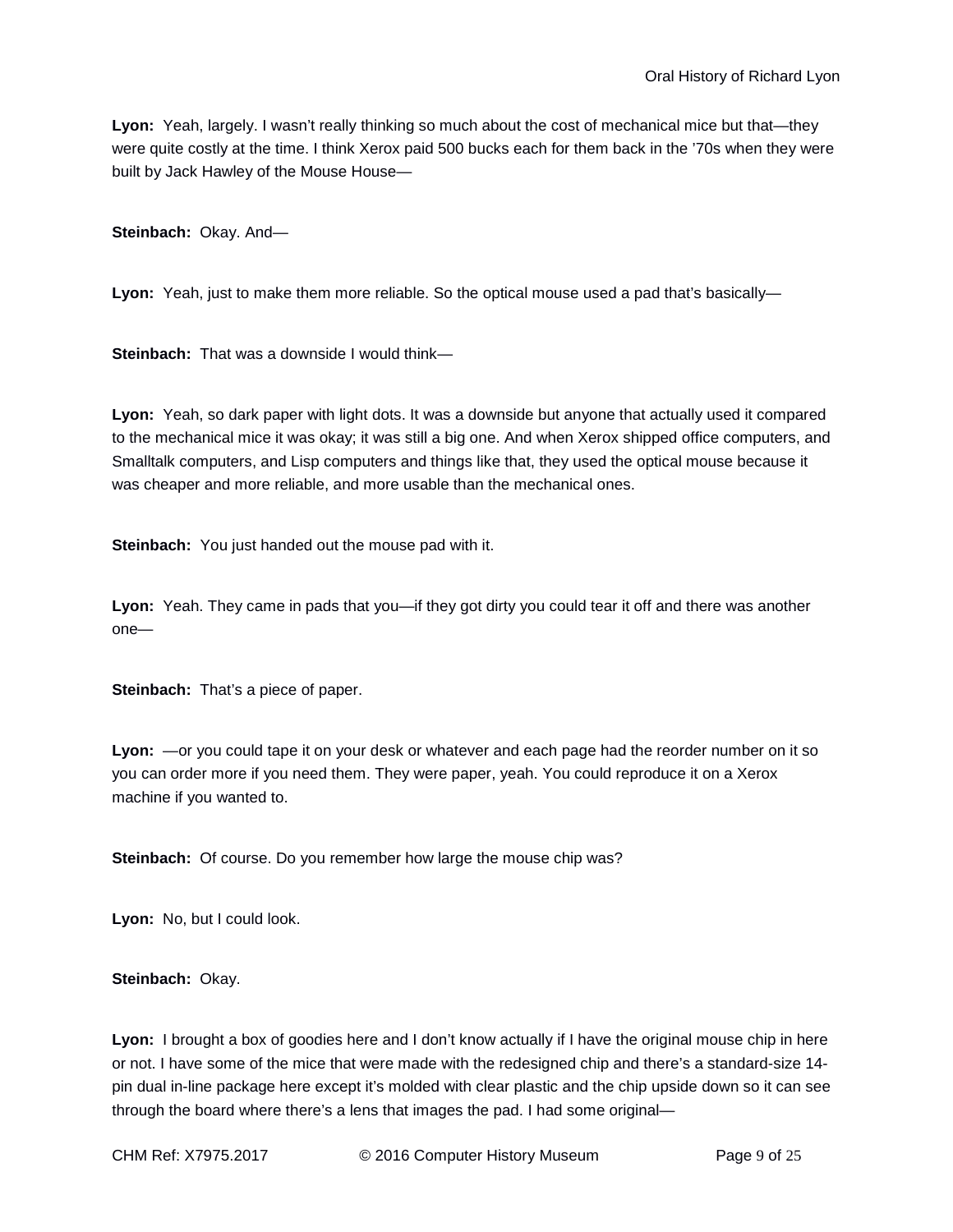**Steinbach:** It's only three or four millimeters. Right?

**Lyon:** Yeah, it's small. The original one was a little bit bigger but not a lot bigger and I don't seem to have it here.

**Steinbach:** What geometry size was the process at that time?

**Lyon:** It was probably five-micron NMOS; maybe by the time they went to production, four-micron or three-and-a-half micron NMOS; no CMOS yet in my life.

**Steinbach:** Not in your life.

**Lyon:** You could buy CMOS parts at that time like the RCA COS/MOS series medium-scale integrated circuits, but they were known for being slow. The development of fast CMOS for processors and so on was kind of ongoing but the processes were complex and expensive and the design was not yet simplified to the point where we could do custom CMOS chips. That's something that Carver and I and MOSIS and others worked together on: simplifying the CMOS processes and design rules to where the university systems could cut over and start doing work with CMOS.

**Steinbach:** The Magic editor also came out of that kind of thing. Right?

**Lyon:** Yeah. Magic was the editor from Berkeley; and Electric by Steve Rubin was the editor that came out of Schlumberger, which is where I worked after PARC so—

**Steinbach:** That was your next—

**Lyon:** So I used Electric when most of the world was using Magic. Yeah, in '81 I got married and moved to Schlumberger at about the same time, in the summer of '81, where I headed up a speech recognition research group. So this was a transition sort of nominally away from VLSI and more into speech and hearing, although I actually ended up doing a lot of VLSI design at Schlumberger as well, including building programmable SIMD machines for the speech and hearing processes.

**Steinbach:** I thought Schlumberger was more an instrument—

**Lyon:** So Schlumberger is an oil-field-services company; but in '79, I think, they had bought Fairchild Semiconductor, and around that time, maybe '80, they started the artificial intelligence lab at Fairchild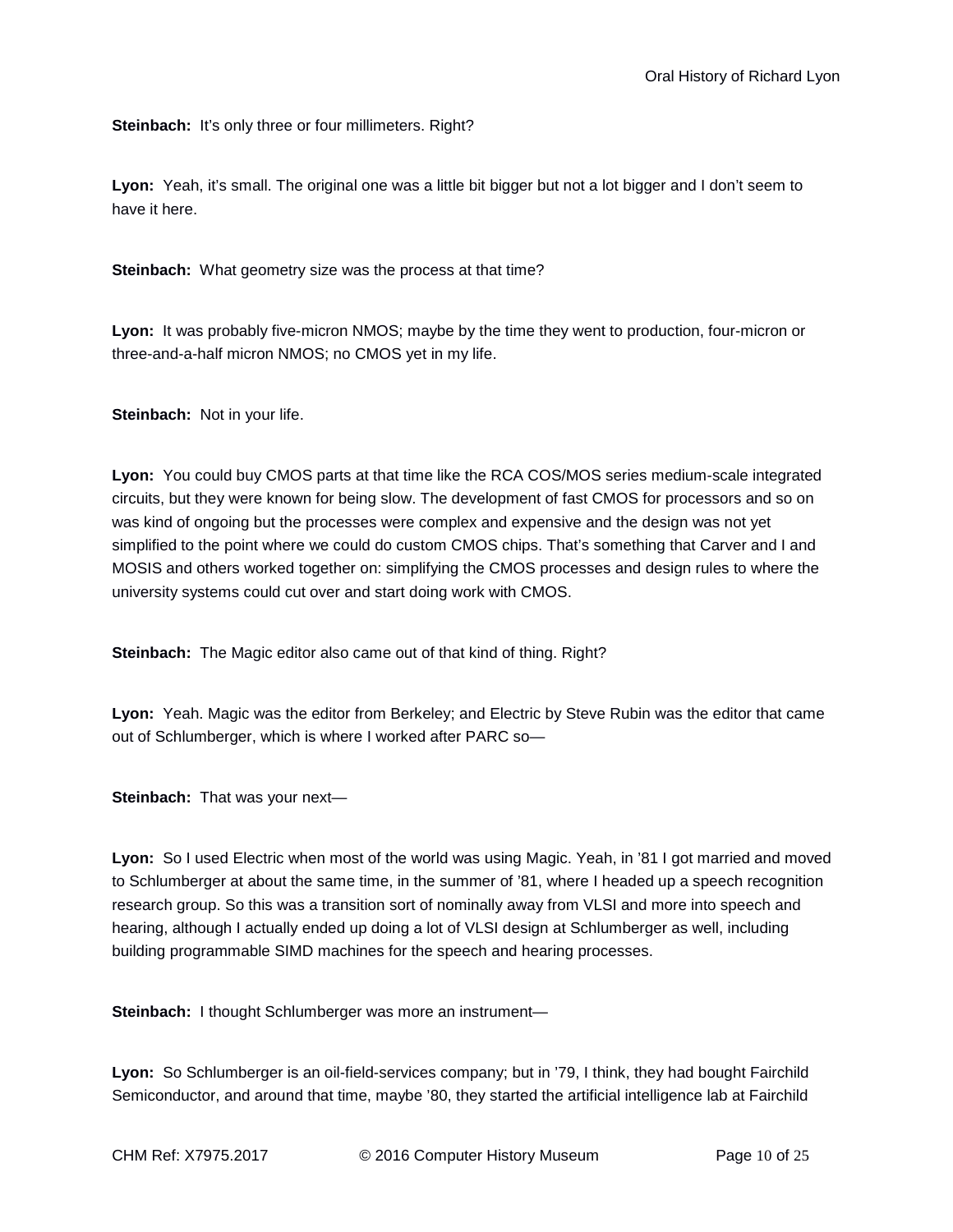Research with four guys from SRI; it was—Peter Hart, Dick Duda, Harry Barrow, and Marty Tenenbaum came over and started this lab and started hiring people in to lead groups in different areas. So they got me to head up speech recognition and Andy Witkin to head vision, Ron Brachman for knowledge representation and some other people that aren't coming to mind at this moment, <laughs> and we had a great lab there for a number of years, and Schlumberger kind of went on a buying binge. They bought a bunch of information technology companies, thinking this was a good direction to invest at the time, but they didn't make great choices, and they didn't really know how to manage it or integrate the different companies together very well. And so while we had a great research lab it was sort of surrounded by businesses in decline for a number of years, and by '88 the whole thing fell apart. We did a lot of great research publishing in the meantime, but yeah, pretty much everyone left around '88—ended up with 13 of us going to Apple—and Schlumberger tried to take what was left and move it to the computer science research lab in Austin, Texas, and when they finally did they ended up only taking six people. I heard everyone else had left. So it was too bad. It was a great lab, across the street from Xerox PARC, and it did a lot of great things in artificial intelligence and vision and speech and VLSI and—yeah—

**Steinbach:** But they—

**Lyon:** It didn't last.

**Steinbach:** —couldn't make it work.

**Lyon:** It didn't last. I had some of the same problems that Xerox Research had, which is too disconnected from the businesses; and when we went to Apple, that was a little better, but it was still sometimes problematic that the advanced technology group was sort of set off from the main business groups and—

**Steinbach:** Even at Apple.

Lyon: Even at Apple. Even though we were not in different cities or something it was sometimes difficult to get technology out of research and into products; not as bad as at Xerox or at Schlumberger.

**Steinbach:** You still worked on speech recognition at Apple?

**Lyon:** Sort of. I worked on hearing. I had a group we called Perception Systems. We worked on other perception problems like handwriting recognition and shortly after I went there we hired Kai-Fu Lee to run a speech recognition group so I didn't work in that team. At some point, he got promoted and became my boss, but I wasn't part of speech recognition per se. I worked kind of closely with some of the speech guys but yeah, it was more—the big thing we did there was the handwriting recognition for the Newton.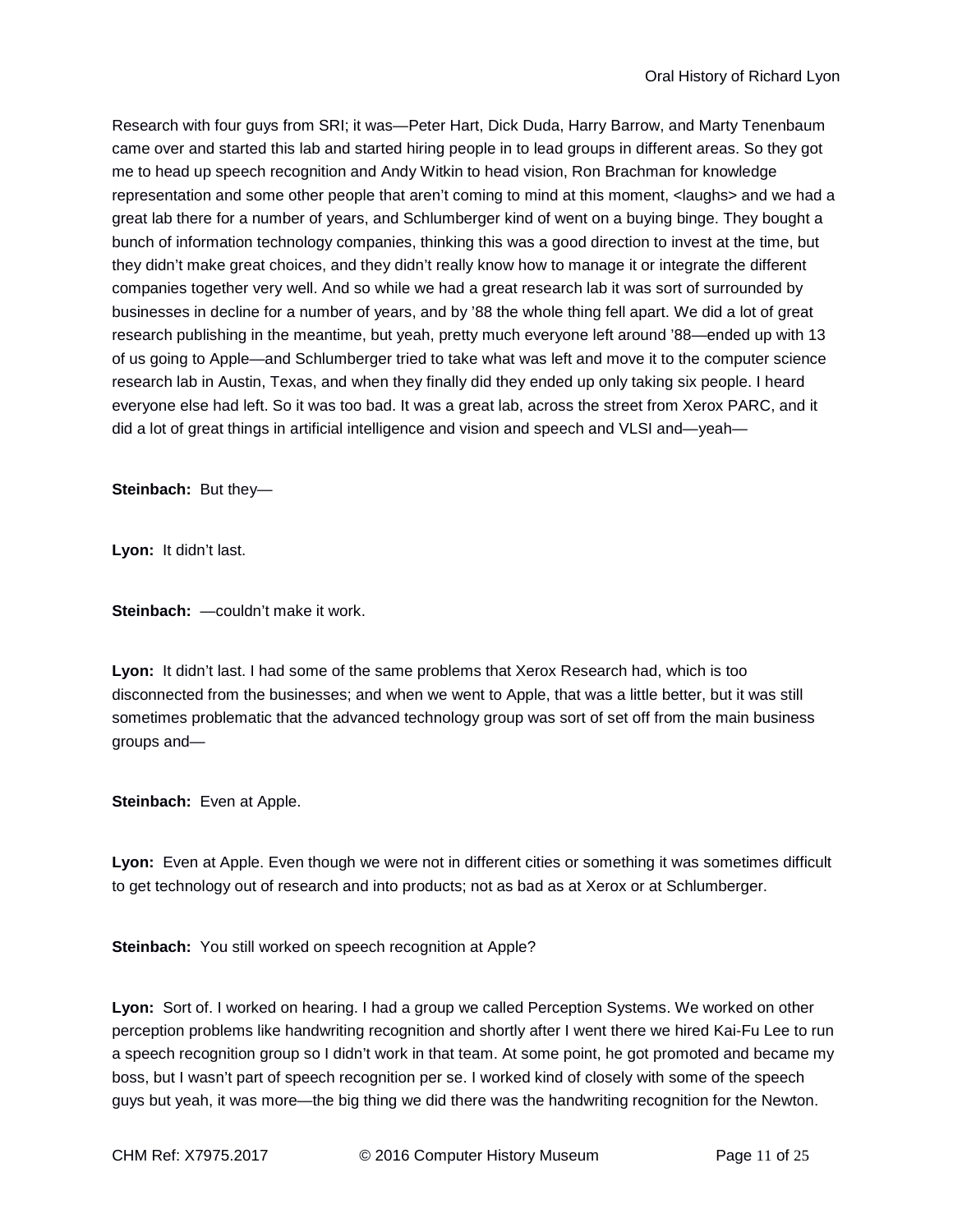**Steinbach:** I thought I had read somewhere that they got that from Russia or something.

**Lyon:** So yeah, the original Newton had a handwriting recognition system from ParaGraph International, which was a Russian company; and then my team in ATG did the recognizer used in the version 2.0 Newton. We call it the one that worked as opposed to the ones that Doonesbury—

**Steinbach:** I remember it not working. I remember putting in the password with handwriting and then never could get it right again.

**Lyon:** Yeah. Yeah, there was a good story that John Markoff did in The New York Times about us when we upgraded the Newton with a handwriting system that really worked, and yeah, so that was a fun project, and it used neural networks and other things and we got some good—

**Steinbach:** Simulated in digital logic on a computer?

**Lyon:** It was all software, yeah, and to get that to run in a Newton running at a hundred and some megahertz with—what was it—I think we got to use two hundred kilobytes of RAM and 200 kilobytes of ROM and that was the limit, and so it was tight; things were tough in those days. And nowadays you can have a thousand times that much memory and a thousand times that much speed; it comes a lot easier.

**Steinbach:** Would you say that Newton was also ahead of its time?

**Lyon:** Oh, yeah, it was ahead of its time and it was Sculley's brainchild and then it survived through Spindler and Amelio, but when Steve Jobs came back he killed it off and there's various theories about why, but I think fundamentally to him it represented John Sculley so it had to go. < laughs>

**Steinbach:** Anything else you worked on at Apple?

**Lyon:** Oh, there were a lot of things, but a lot of the work in hearing research never really connected much with products; but we did a lot of good research publications and developed good relationships with the larger academic and industrial hearing research field, kind of built some reputation on that that I kind of came back with later at Google. I kind of dropped out of the field for a long time and some of my previous friends and contacts wondered why I had sort of dropped off the face of the earth for so long when I kind of reappeared doing hearing research again but—

**Steinbach:** What Apple currently has does not go back to that time.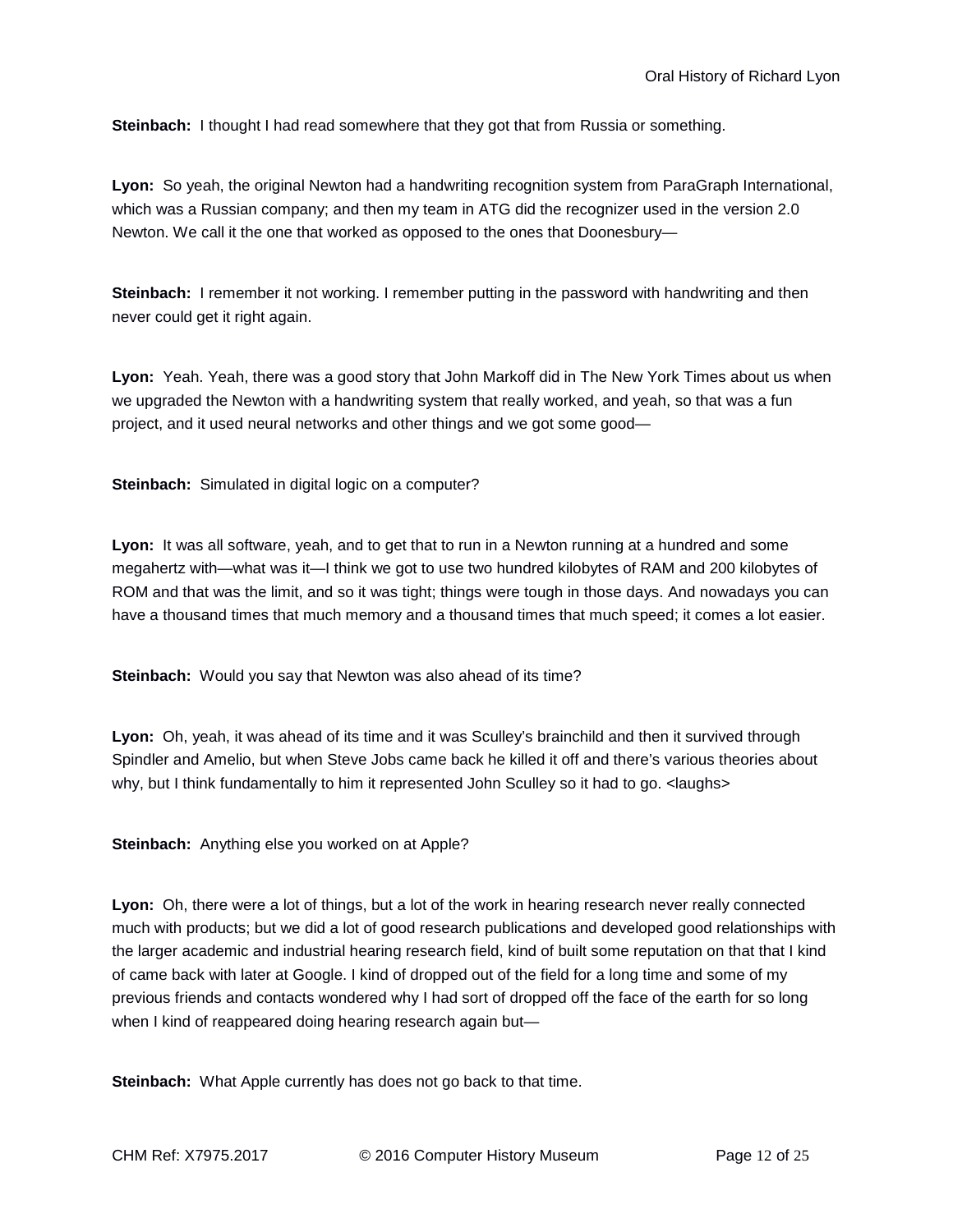**Lyon:** No.

# **Steinbach:** They have Siri and so on—

**Lyon:** Right. Well, they bought Siri; I think it was a SRI spinoff or something like that. They bought Siri from some outside company; I'm not sure what its history is. They do have actually a couple of speech guys at Apple that were there back when I was there that I—I was there when they got hired in the '90s and they're still there but most of the rest of the team is gone, yeah, not much overlap between people I knew then and people that are doing their speech systems now. A few like Alex Acero went back—from Microsoft back to Apple; he had been there back in the '90s. I think he's running a lot of that now.

**Steinbach:** What about after Apple?

**Lyon:** So in—

**Steinbach:** You went to Google-

Lyon: In '97, Apple was kind of in the throes of suicide and we—actually we had been trying to find various ways to save the company and in '96 we looked at various potential acquisitions, for example Be Labs of Jean-Louis Gassée. We looked at that as they had some pretty nice software that we thought might be good for building a future on and—but it didn't quite click and then I guess Steve Jobs got wind of this and came over and said, "You should buy NeXT instead;" so they did. So they bought NeXT and Steve came back and—but the company was in desperate straits and everyone knew it and they could see layoffs ahead and so the morale was pretty bad. So I think it was in April kind of the hammer finally came down and they had massive layoffs; they laid off—

**Steinbach:** Ninety-seven you say?

**Lyon:** Ninety-seven they laid off about half or more of ATG, the research people, at that time including myself and my team and my manager and his manager and so on so about five levels of us gone; so we had a big party, because they had good severance packages at that time, so generally it was good for everybody, I think. Everyone that left Apple at that time ended up doing other cool things in Silicon Valley, so a whole bunch of activity there in '97 that maybe became part of the big dot-com boom and bust but people found things to do; it was not hard to find jobs at that time. And that's when Carver and I got together with some projects he had been running at Synaptics and National Semiconductor and got those people and put it together and started Foveon to do electronic color photography.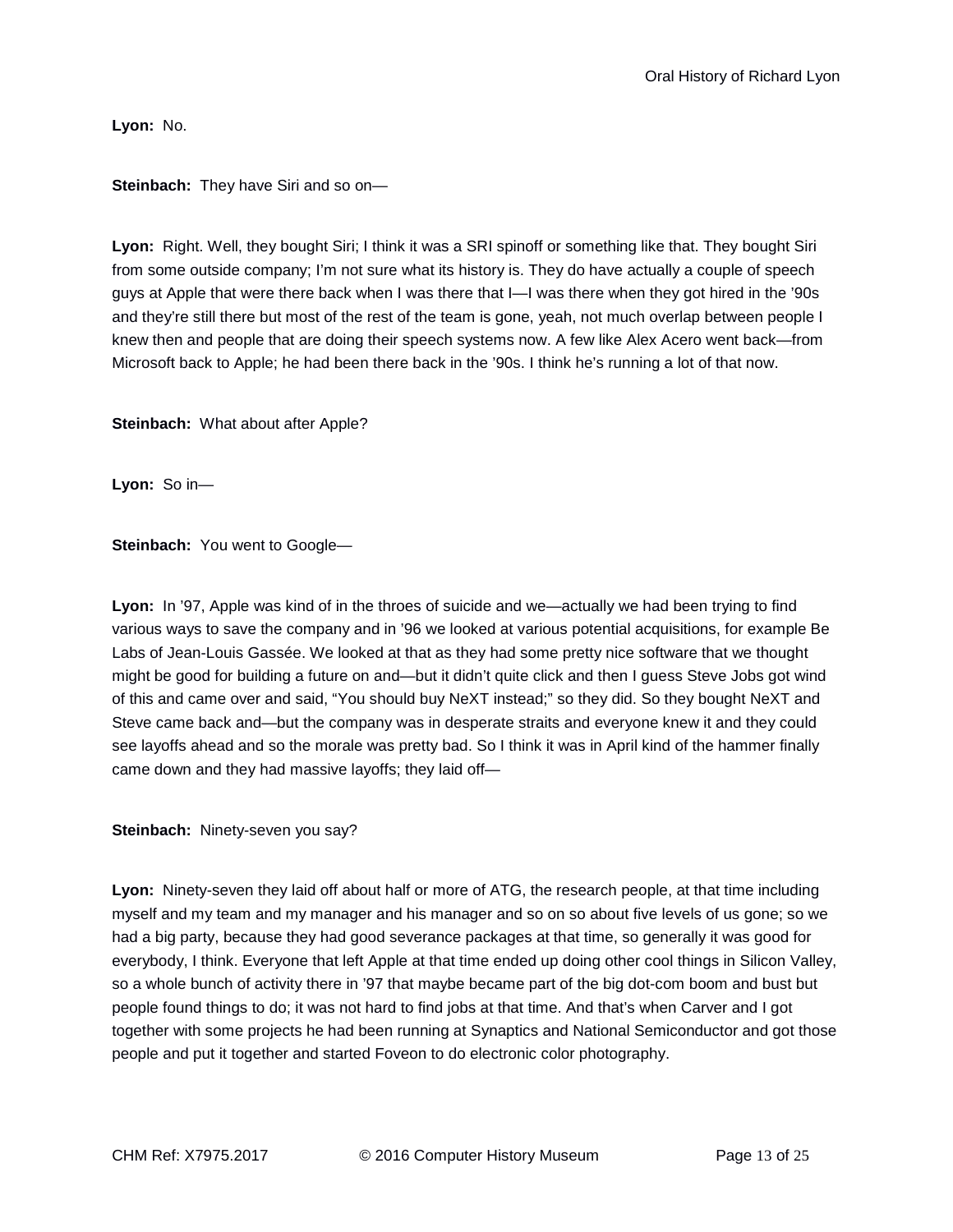**Steinbach:** And you were back with photography—

**Lyon:** Back to photography, one of my old hobby habits. I had been head photographer for my highschool yearbook for a couple years back when I was in high school, and my photography habit had kind of come and gone over the years, but I knew a little bit about it, and little bits about optics, and very little about color, but when we started Foveon my thought was that since I had designed this optical mouse chip I knew something about imager chips. I at least knew how a photodiode worked and how to lay out chips. And so I thought that's what I'll be doing; but as we put the team together it quickly occurred to me that all these other people that Carver had gotten from Synaptics and National were actually—they had an ongoing image sensor design project already and all of these people were more into designing imager chips than I was, so I thought well, that's interesting, so what's my role here? But that was a great opportunity, because my role became everything else, so <laughs> we were trying to build cameras—

**Steinbach:** Foveon—

**Lyon:** —so—

**Steinbach:** —wanted to make a whole camera.

**Lyon:** Yeah, so we did. Our first product line was cameras, not sensors, and so I knew something about photography, and I took what little I knew about optics and became the optics expert, and what little I knew about color and learned more and became the color expert, and what little I knew about software, and I can't say I really became the software expert, but at least I became the guy kind of guiding the functionality of the software for the image processing, and so on. And I got into writing some software myself, and learned C++, and sort of got in there and hacked with the other guys. And also because we had no one else to do it, I became in charge of the intellectual property, and we had a lot of it as it turned out, because when we got started both Synaptics and National put in not just their people but also some money and all the IP around this joint image sensor project that Carver had organized between them. So we had piles of patents, patent applications, half-written patent applications, invention disclosures, and all this stuff, and over the first half a year or so of the company I sort of worked my way through this pile of stuff, trying to figure out what's worth doing anything about in there. So while developing this prism camera—I should mention that—here, I brought this toy. The front end of the camera we made has a Canon lens mount on it that we cobbled off some Canon adapters and on the back it has this color separation prism assembly, sort of like what you find in video cameras of the day, only different, and on each face of this there's an image sensor that we designed. These are 2K by 2K image sensors, so that's 4 megapixels in—oh, what was that—1998 I think, so that was pretty much ahead of its time. To put three 4 megapixel sensors in one camera with a high-quality color separation prism was really way ahead of our time. Digital cameras at that time had kind of low-resolution Bayer-pattern sensors; they were not really good enough to use in a portrait studio, because they would make terrible moire patterns on people's suits and things, so we decided go after the portrait studio business. We figured they have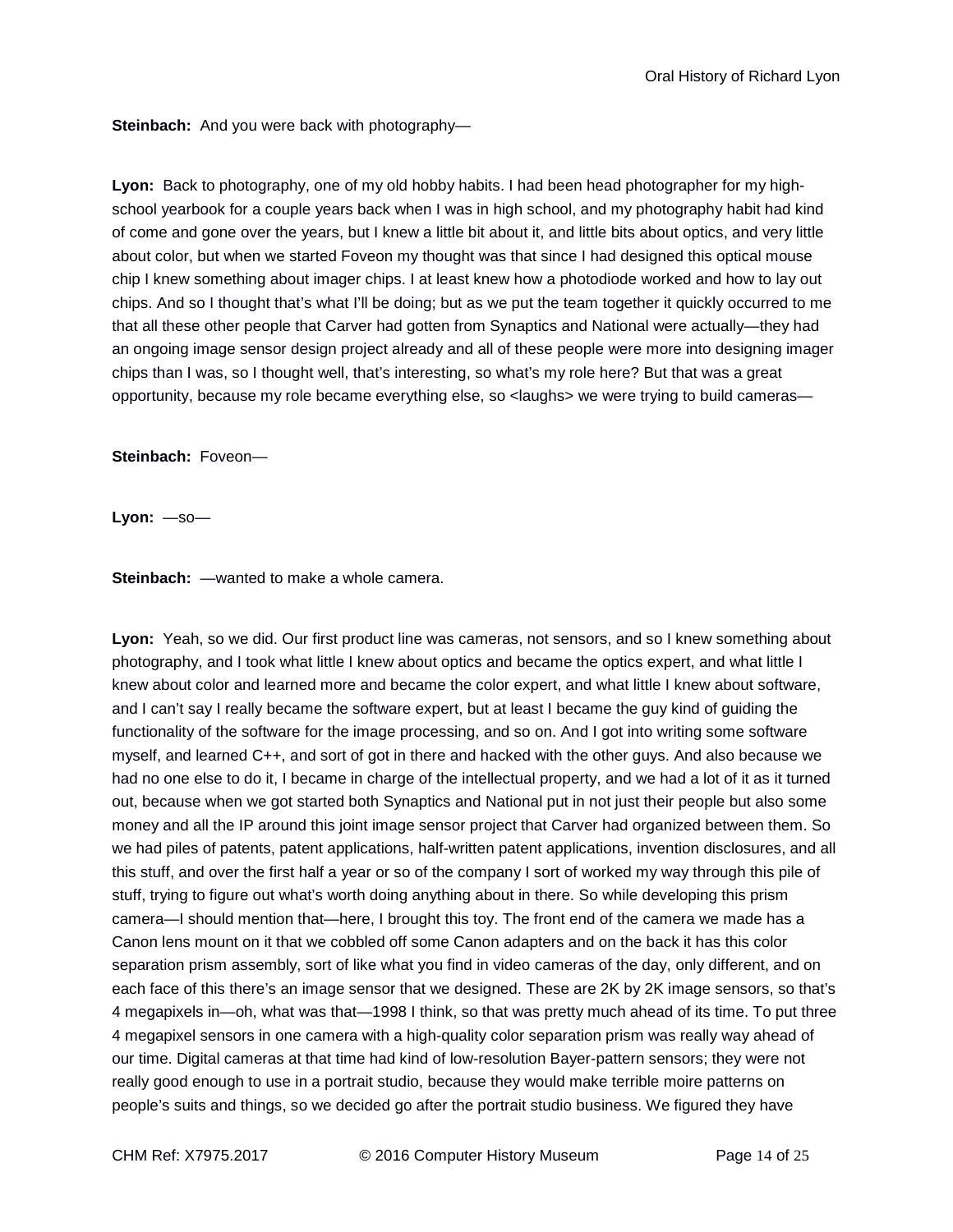enough money to pay for a camera that's a couple generations' better quality than the competition. That kind of worked technically. We made a camera that really kicked and the first one we sold to Sheldon of Los Altos down there in my hometown, to the photographers who had taken pictures of my baby kids a few years earlier. And I went back there 20 years later and they were still using it and they said, "We've made so much money with this camera. We really love it." And they eventually moved on. But the trouble with that business was it cost too much. We sold the system for fifty thousand dollars. And people couldn't see paying that for a camera. What they didn't really understand, and what was hard for us to sell, was that the whole system is what made the studios profitable. It's the ability to take the picture and then sit down with the client and look at the images right there while they're still all dressed up and excited about having their pictures taken. You could make the sale. You could show them the finished digital picture right then. And there was no other digital competition for that at the time. And this was why Sheldon of Los Altos was so happy and made so much money. It's not because it was the greatest camera in the world. It was because it was the only digital camera that they could do the sales with right on the spot. But that got passed by eventually by other digital cameras that were coming along in that timeframe.

But back to my intellectual property story. Going through this pile of stuff, I found lots of invention disclosures by Dick Merrill. And as our patent attorney explained to me, if you incentivize a behavior, you get that behavior. And at National, they paid a certain amount of money for invention disclosures. So, we got a lot of invention disclosures. Well, a lot of them were great, some of them not so great. I found this one that talked about sensing light at different depths in the silicon to get a wavelength dependence. And maybe you could do color imaging that way. And I thought that's a good idea. We could take this Foveon advantage of measuring all the photons and all the pixel locations with separate sensors, put those sensors in layers on a single chip, get rid of this expensive prism that I had designed, and make singlechip sensors that could have the Foveon advantage. No moire patterns. So, I took this invention disclosure. And I went to Carver. And I said, "Carver, have you seen this thing? We should think about this." And he says, "Oh yeah, interesting idea." He says, "But Tobi and I did something like that. I don't think it works." I said, "Oh, really? What'd you guys do?" So, I went and asked Tobi, Tobi Delbrück, who is one of the other guys that helped us start the company. He says, "Oh, yeah. Here's what we did." And he showed me his reports and his measurements and so on. And I analyzed it. And I went back to Carver, and I said, "No, no. Here's what you and Tobi did. You didn't have the different junctions in there at different depths. And you're not going to get much color from just different depths of junctions if you don't have multiple junctions in there." And he says, "Oh, yeah. I see what you mean." He says, "Well, let's go talk to Merrill." So, we went to the inventor, Dick Merrill. We said, "Dick, can we actually build this thing?" And he says, "Yeah, I kind of poked at something like that. It didn't work. I don't think it will work." And I said, "Well, why don't we build one, try to make it work?" He said, "Yeah, okay." So, he had an idea how to build it. We wrote up the patent, filed it, built it, everything. Get the chips back, and he hooks it up in camera and makes an image of a color chart. And he gives it to me and says, "See if you can make color out of that from the measurements off the chip." And I tried. And I tried. And I said, "No. It doesn't work." And I went back to Merrill and showed him what the problem was explained it to him. And he says, "Well, what if we could do this?" And he shows a better way of layering the junctions with alternating P and N layers, epitaxial silicon and everything. And I said, "You could do that?" And he says, "Yeah, I think we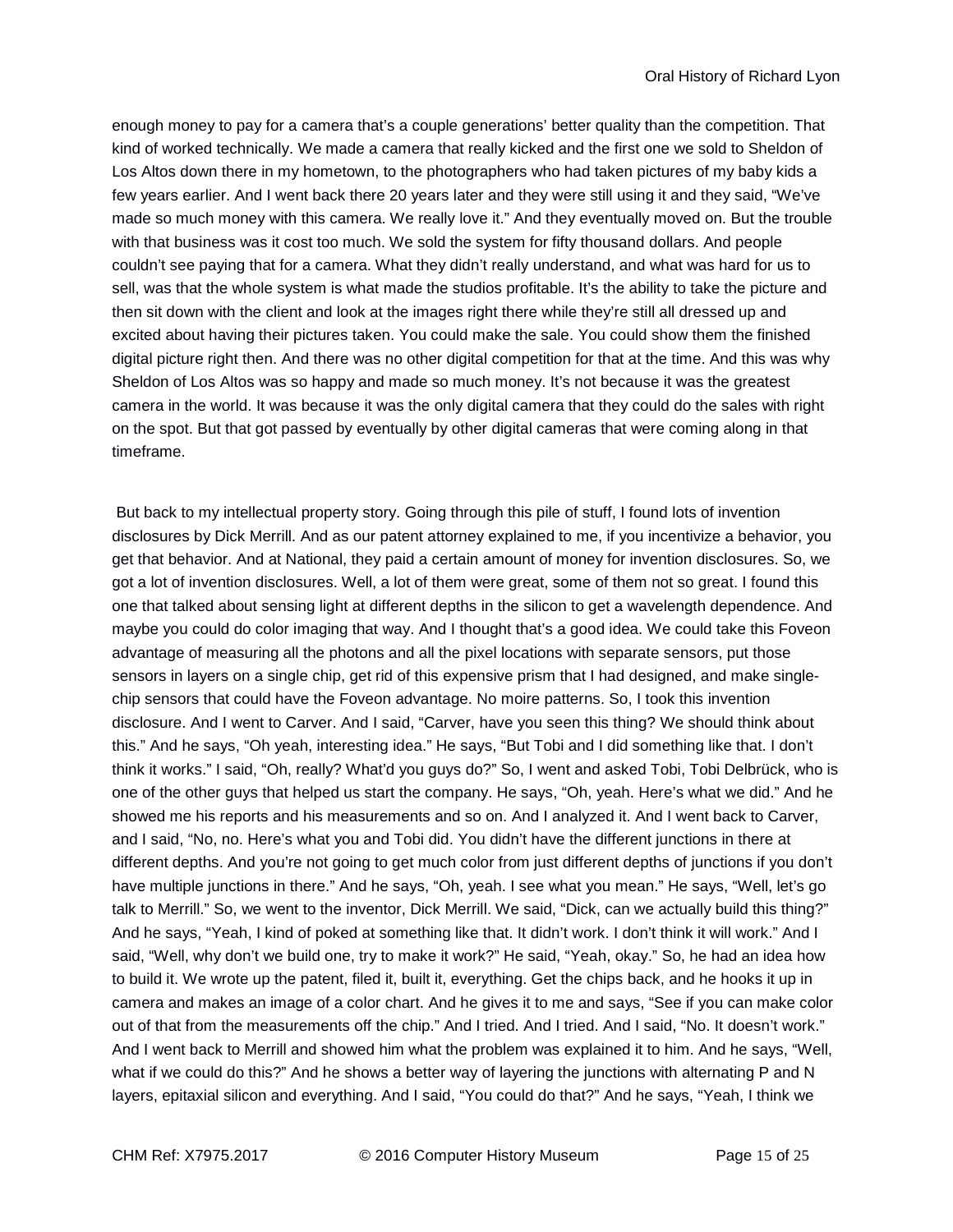can do that." And I said, "If you can do that, that will work." So, he did. He set about making a chip now that was 2K by 2K by 3. So, it had as many photo diodes as these three image sensors I showed you but all on one chip in layers. He got the guys over at National Semiconductor to do this special process with multiple epi layers, and plugs, and all this stuff. And they built a chip. He put it in a camera, set it up in a studio, and took a picture. Gave me the data, said see if you can make good color out of that. A little bit of tweaking, I came back. There it is, good color. I mean that thing kicked, the first chip. It was so good. It was so amazing. Everyone go so excited. And it's a good thing, too, because we had already sold it at that point. Carver had already talked Michihiro Yamaki of Sigma into building a camera around it. We didn't even have the first silicon yet. But I was so sure and talked Dick Merrill and Carver into being so sure that it would work that he went and sold it. And we talked Sigma into being so sure that they'd started a camera design around it. So, yeah that's where the first Sigma digital camera came from, the SD9 single lens reflex. Not from the first silicon, which was 2K by 2K because they wanted a more conventional three-to-two aspect ratio that everyone's used to in an SLR, but from that first one that worked, we designed the second one that went into their camera. And it was great fun time. I mean those years at Foveon working with Dick Merrill and Carver Mead and other great people there was some of the most fun of my life, although I've got to say working at Xerox, working at Google, and working at Schlumberger, working at Apple, they were all amazing awesome experiences. But yeah, the early years at Foveon and doing both the prism cameras that made studio photographers happy, and the novel kind of image sensor that got Sigma into a completely new line of cameras, that was fun times.

#### **Steinbach:** Those cameras were still also expensive, right?

**Lyon:** They were not terribly expensive. What did the SD9 cost? There was a lot of grousing about the price. It was a little higher than some of the Canon and Nikon competition at the time. But it made way better pictures. It really did. And it got us following every—it kind of reminded me of what the situation had been at Apple where the Mac was so much better than the PC, but cost more. And people groused about that. And only the people that really cared about how cool it was would pay for it. Well, it was the same way with the Sigma camera. The photographers that just fell in love with the image quality and could do awesome stuff with it just loved it. And it had a loyal but unfortunately too small following. And Nikon and Canon kept improving in various dimensions making their cameras more feature-full, more faster, more higher resolution. They were just moving a lot faster than what Sigma and Foveon could do. So, there was no catching up with that. So, it just stayed kind of a niche product for the people that appreciated the kind of look that the Foveon technology gave.

**Steinbach:** So, the Foveon sensor was not very much more expensive than-?

**Lyon:** No, I think the sensor silicon was not much more expensive. There was nothing inherently more expensive in the process. You get a certain number of sensors per wafer. And we had some specialization in the process, but all the image sensor processes did. We didn't have the volume, the scale of volume that Nikon and Canon had. So, it probably did cost a little more.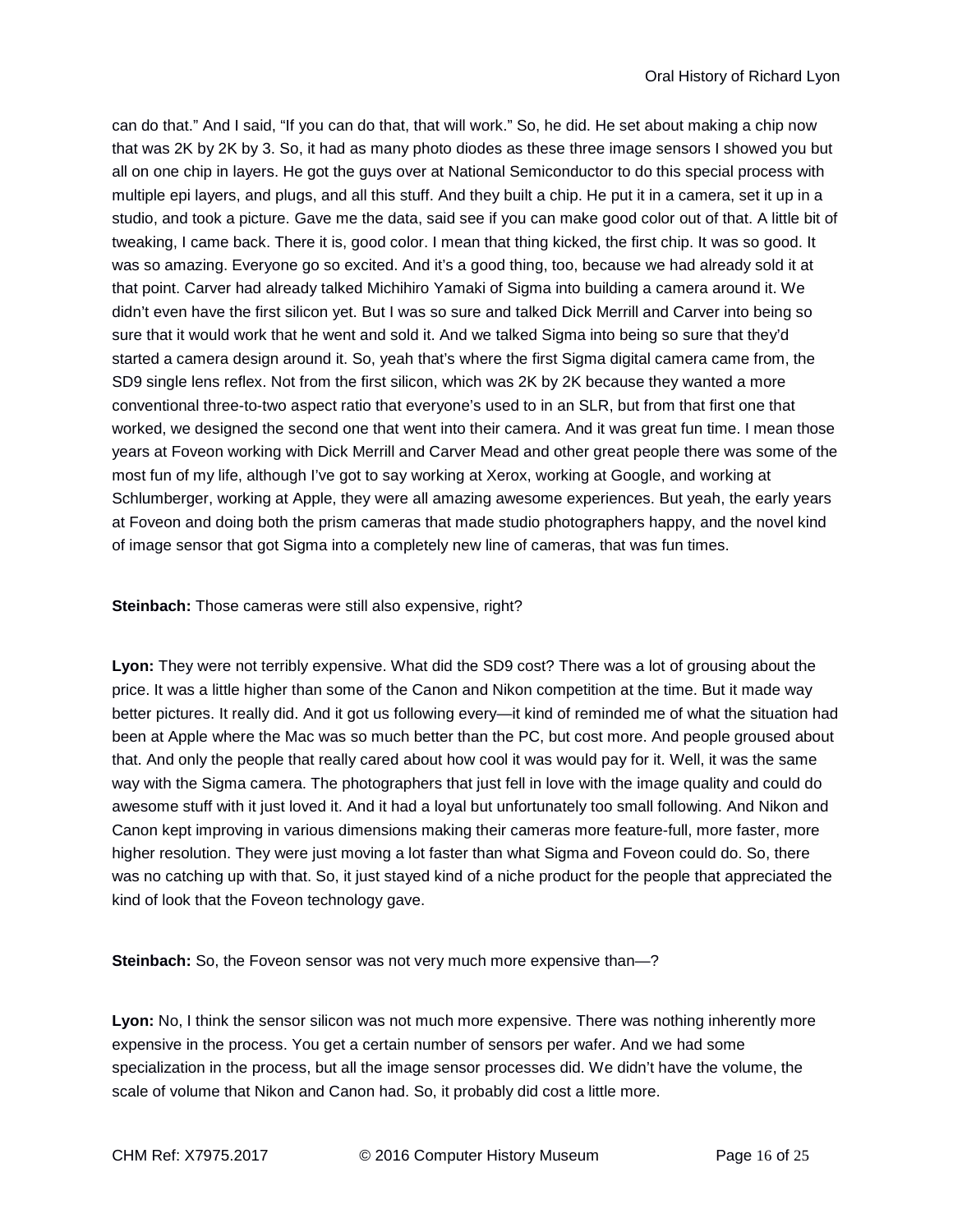**Steinbach:** And they didn't want to buy it?

**Lyon:** Oh, we tried. Canon made their own sensors. So, they weren't interested. And Nikon, we had serious discussions with. But they tried making their own sensors. I think that wasn't a huge success. They mostly bought sensors from Sony, which were good sensors, but they had to pay too much for them. They didn't really enjoy the fact that Sony became a camera company competing with them while being their supplier for sensors. And so, they were looking for alternatives. But I think it was hard for us to meet their cost goals. And our silicon and the way the kind of processing it needed was also different enough. I think that was scary for them. And to some extent, it just didn't seem possible at the time for a small American company to be a supplier to a big Japanese company. It just—that was not a relationship that we figured out how to make work. It worked for a small Japanese company, for Sigma, but not for Nikon. We had a great relationship with Sigma, great people there, good engineering. In the end, long after I left, they eventually sold Foveon to Sigma. So, Foveon still exists. Sigma owns it. They still—their digital camera line is still completely based on Foveon sensors. And they came out with a new one—a new line of cameras recently called Quattro that refers to a sensor technology where they have the layered sensors in the silicon, but the top layer has four for every one buried. And that was an innovation we had made before I left in an attempt to make really small sensors for cellphone cameras to make less silicon, more resolution per silicon and so on. I never thought I would see that in a big single lens reflex camera even though I think we knew it had some advantages. But it really complicated their marketing story, which was all about measuring every color at every location. But they did come out with it. And it's good. And it's, again, it's got a—it's got a following of people that appreciate it for its properties and also has its detractors of people that either don't understand it or don't like the way it behaves or one thing or another. But that was a thing that Dick Merrill and I and Paul Hubel and others invented at Foveon back around 2004. And it took it ten years, but it came out.

**Steinbach:** Okay so, after Foveon, you went to Google, or—?

**Lyon:** So, around 2005 or so, things were not looking so good. I could see Foveon wasn't really managing to find any big markets. And we were trying to get into the mass market of sensors for cellphone cameras. And it didn't really look to me like that could succeed; again, this problem of a small American company trying to supply huge volume Asian businesses. And the technology was not really a great fit in the low end. And I really couldn't see how Foveon had a lot of future. So, I started looking around for alternatives. I had some friends at Yahoo that wanted me to get—wanted to get me over there to work with them. And I was considering doing that. And my wife said, "Well, if you're thinking about Yahoo, why don't you see what Google has in research?" And I said, "Google? They do research?" And Google was not known for research at the time. They had research. But they kept it kind of quiet. So, she said, "Why don't you call Eric Schmidt and see what's up over there." And I said, "Okay." So, I talked with Eric. And he said, "Yeah, come one over. We do some research." So, I started going over there and interviewing with people. And it did look interesting. They had plans to make their research more open and attract more people and so on. And I said, "Yeah, okay. I can be part of that." It was kind of crazy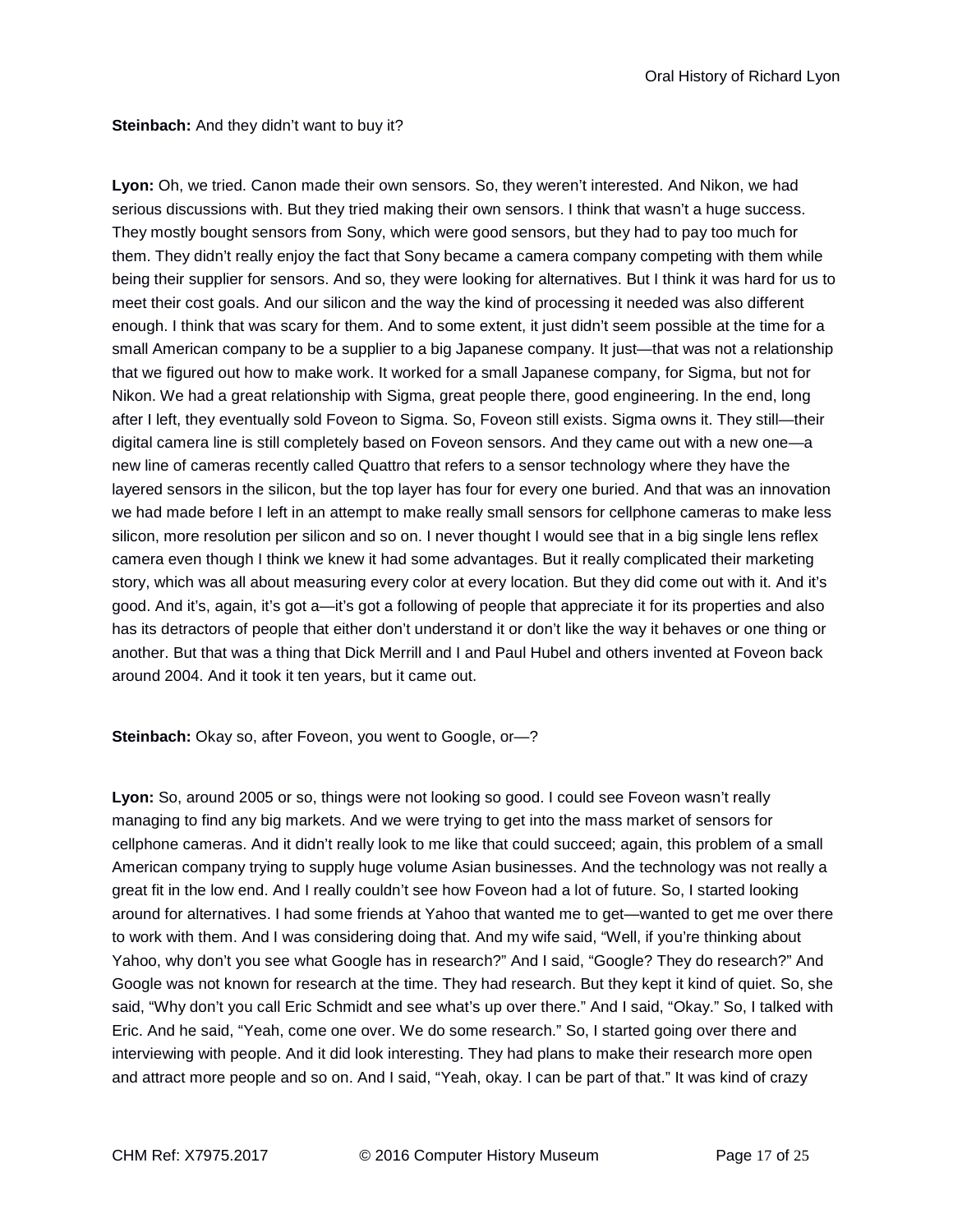times. Well, at Google, it's always crazy times. But this was one of their high growth periods, I think. And—

**Steinbach:** That's 20—

**Lyon:** 2006. So, by the time I started, it was April 2006. I think I first talked to them around the end of 2005.

**Steinbach:** So, that's ten years already.

**Lyon:** Yeah, I've been at Google ten and a half years, amazing. Yeah, so I got over there. And at the time, everyone in research reported to Peter Norvig. So, he was the head of research. And that was fine except, as everybody's manager, he didn't really have a lot of time to put a lot of attention on what anyone should do. So, everyone just did what anyone did. And that was kind of cool except here I am working for an Internet search company. What am I supposed to do? I don't know what to do. I wanted to work on analysis of media, sounds, images, videos, whatever. They didn't have YouTube, yet. So, they didn't have a lot of videos. But they had some images. And I thought they ought to do more with sound. So, I started looking into that and poking around and discovered they actually had quite a few people already that knew about images and video and were doing some work in that space. And I said, "Okay, I can focus on sound." But—and that was my background and interest anyway. So, that was good. But being the only one there working on sound, I still had a real hard time getting started. And I found, down the hall, I was going—walking down the hall one day, and I see in a meeting room one of the guys that had interviewed me was in there having a meeting. And I said, "I'll just drop in and see what that's about." So, I just sat in on this meeting. And it turned out, it was the original six guys on the Street View team. And they were showing some pictures they had made by taking the cameras off the book scanning project and putting them on top of a van and driving around. And they got some pictures. They were having a heck of a time getting good pictures and didn't understand why. So, I looked at what they were doing. And I said, "I'll come back next week and show what's wrong and how to fix it." So, I came back with a presentation the next time and explained to them all about how full frame CCDs work and what the aperture of a pixel cell is about and how that relates to the exit pupil distance of a lens and all this stuff that was, like a few years before, I didn't know anything about it either. But with my experience at Foveon, I could see the incompatibility between their optics and their sensors and their readout methods and so on. So, I kind of explained this stuff. And they said, "Oh, I see." And I said, "And here's a lens that will work better for you." And I got my friends at Sigma to give me a discount on a batch of lenses that would work better with their cameras. So, they show up in the mail. We stick them on. Okay, it works better. So, that was progress. So, I kind of worked my way into this team, just sort of kibitzing with what they were doing. And a couple years later, they invited me to come manage the camera development effort for Street View, for making their kind of second and third generation camera systems. So, I did that for a couple years, which, at the same time, I had a small effort going in sound, splitting my time back and forth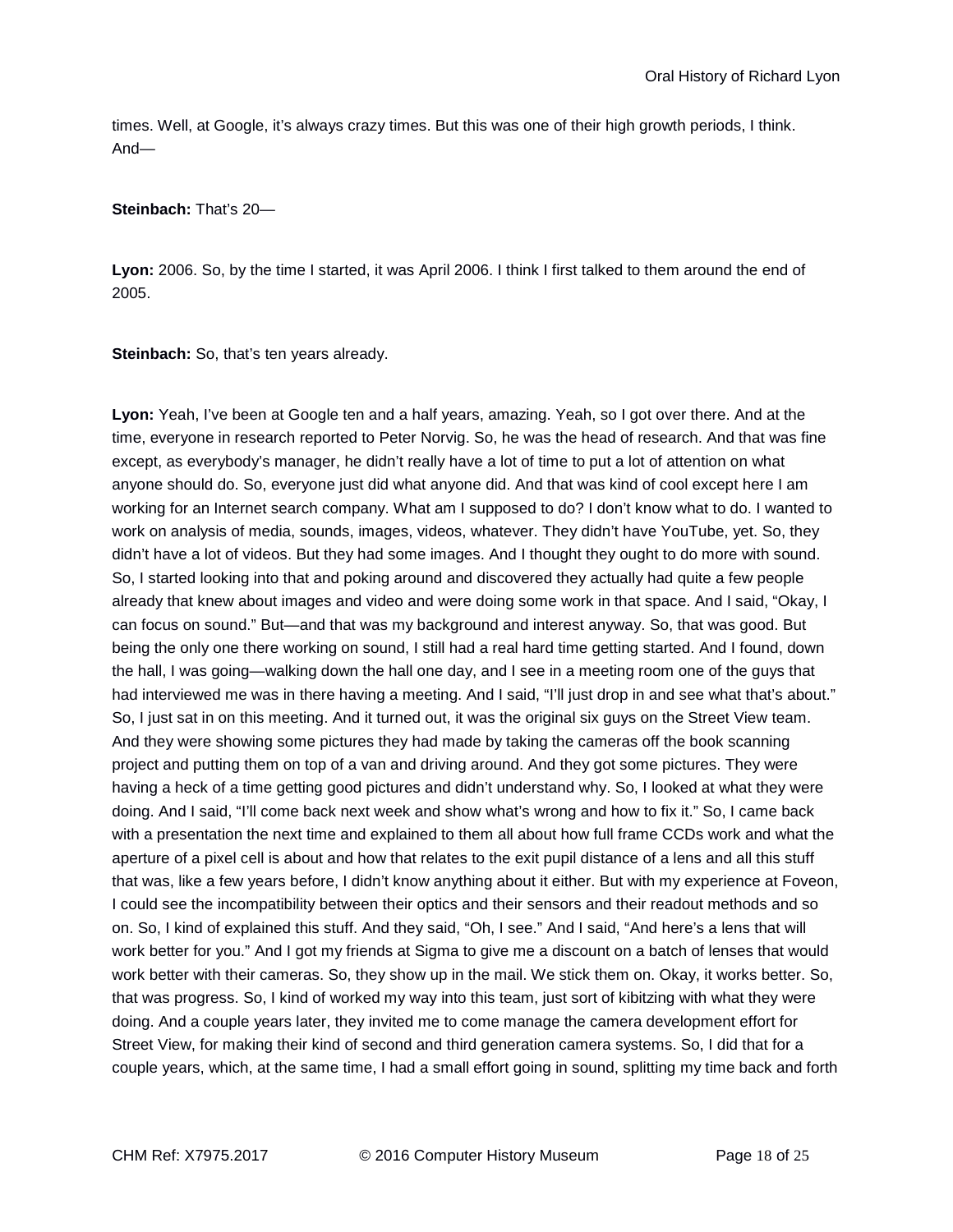between different organizations in different buildings, and so on. But we got some good camera systems out and made Street View a lot better over—

**Steinbach:** I'm surprised that Google would design their own cameras, that they wouldn't take a camera off the shelf. But would that—do you really need that for this purpose?

**Lyon:** Yeah, people used to ask me about that. Like what's so special about these cameras? I said, "Well, you have to be able to run them into tree branches a couple times a day and not damage them for one thing," things like that. But no, there was a lot of things about these cameras that were pretty special, being able to take several images per second in all directions while moving fast, and get all the data downloaded, be able to stitch it together in a unified panorama, and all this stuff.

# **Steinbach:** Okay.

**Lyon:** There was a lot to it. And we did buy cameras. And some of the generations we bought parts of cameras or cameras. Then we did custom lenses, and so on. So, we did a lot of different things there. There have been quite a few generations, and it's a very interesting story. I don't know if that story's really been told anywhere. But some aspects of it are in an article we did a few years ago on Street View that shows some pictures of some of the cameras. Anyway, that was fun. But in 2010, I left that team, turned it over to another guy. And I went back to focus entirely on sound and hearing research because we had a lot of opportunities heating up there. So, that's what I've been doing for the last six and a half years. And about that time, also I started writing a book on hearing. It's called "Human and Machine Hearing: Extracting Meaning from Sound." And I've recently finally turned over the finished manuscript to the publisher, to Cambridge University Press. So, that's sort of in production. Hopefully, it will be out by the end of the year or so. So, six and a half years writing the book. After the first half-year, I had half the book. And I taught a course on it at Stanford in the psychology department. Brian Wandell invited me to give this course on machine hearing. And that was great fun with kind of half a book, which was enough for a one-semester course. But it took another six years to finish it. You know how books can go sometimes.

**Steinbach:** I notice your t-shirt is also concerned with sound, right?

**Lyon:** This is the "What's This Song" project. If you have an Android phone, and you say, "What's this song?"—

**Steinbach:** I recently installed that just like last week on my Android phone.

**Lyon:** Doesn't it come built in?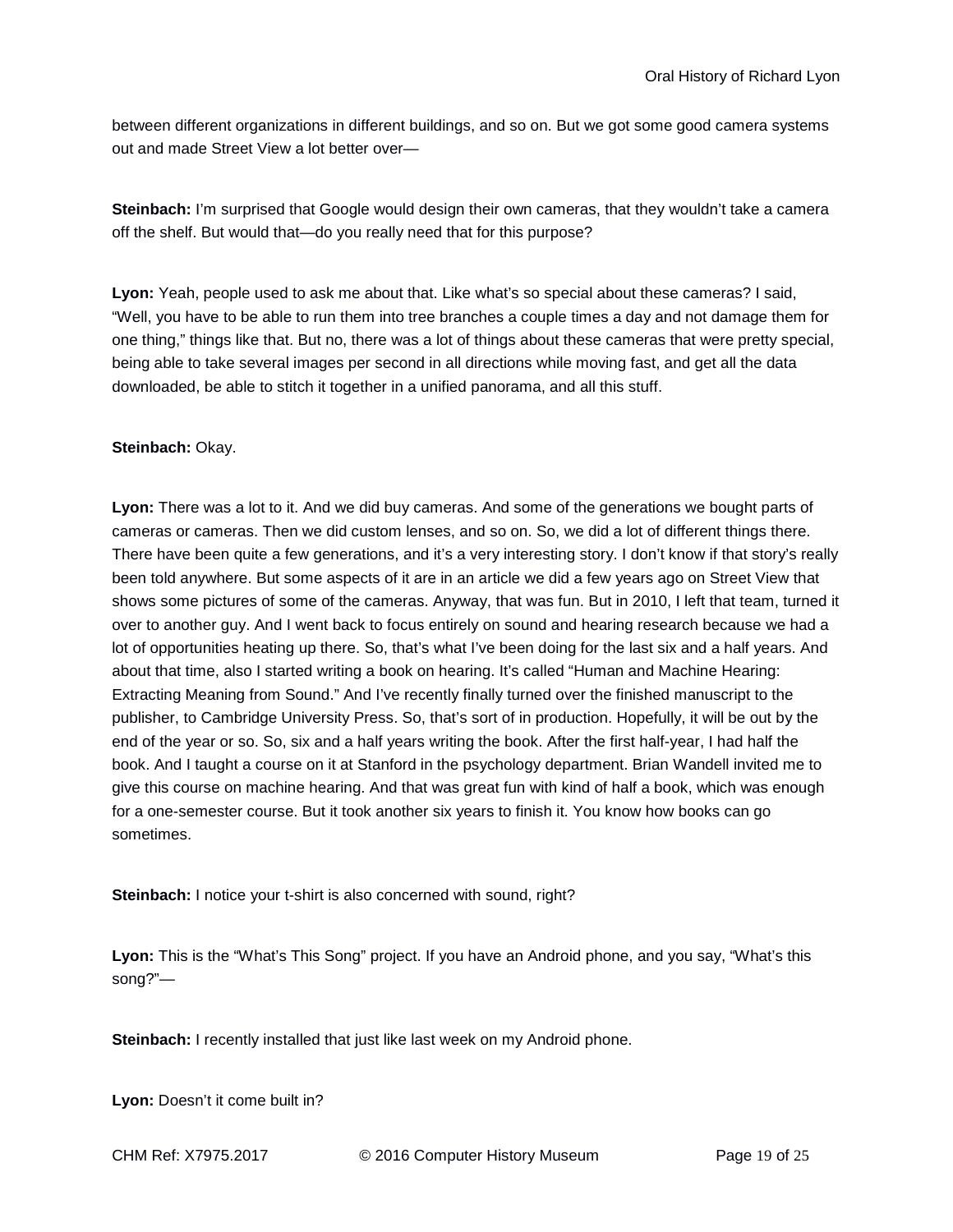**Steinbach:** No, I had to put it on.

**Lyon:** If you say, "What's this song," it will listen for music and tell you what it is. It will look it up, take you to Google Play and offer to sell you a copy, or whatever. But this was a project that I—

**Steinbach:** It got it wrong, by the way, the one song that I installed it for. It got it wrong.

**Lyon:** I've never seen it get it wrong. It will sometimes say—says no match. But I've never seen it actually get a wrong match.

**Steinbach:** It got me a different song from the same group.

**Lyon:** Ah, from the same group. Maybe they used some of the same riffs in it that matched. Interesting. Yeah, a couple of friends of mine in Zurich did this project. And I just collaborated a little bit on some of the features that they use for matching. I think there's a patent issued on that. So, people can find out about it if they want to know what we did.

**Steinbach:** So, I assume that that looks for pitch and-

**Lyon:** It looks for certain patterns of prominent landmarks in a spectro-temporal representation. It's an approach that a lot of people have done. But we did our own version of it that worked pretty well. We had done other projects before this on matching songs for copyrighted content detection. We had done one on—we call Melody ID for matching the melody. So, if you sing a song yourself or play it on your guitar and upload it to YouTube, it doesn't violate the copyright of a music label because they didn't publish your song. But it might be that the underlying melody is copyrighted. And those copyrights are managed by what are called the music publishers. So, by being able to match melodies, you could bring the—you can respect the rights of the music publishers and bring them into the advertising game because YouTube can't sell ads on your video unless they know who owns the rights. So, if we can identify a rights holder, then we can sell ads and share revenue with the rights holder. So, that brought more players into the whole ecosystem. And that was kind of cool. So, I've done those kinds of projects, a lot of work with YouTube, other projects, other product areas at Google.

**Steinbach:** But mostly concerned with sound recognition.

Lyon: Mostly sound related, yeah. We did another thing recently that's in what's called the nearby-is that a feature or a product, whatever. In Android, there's a capability for phones to find other phones nearby using sound between them to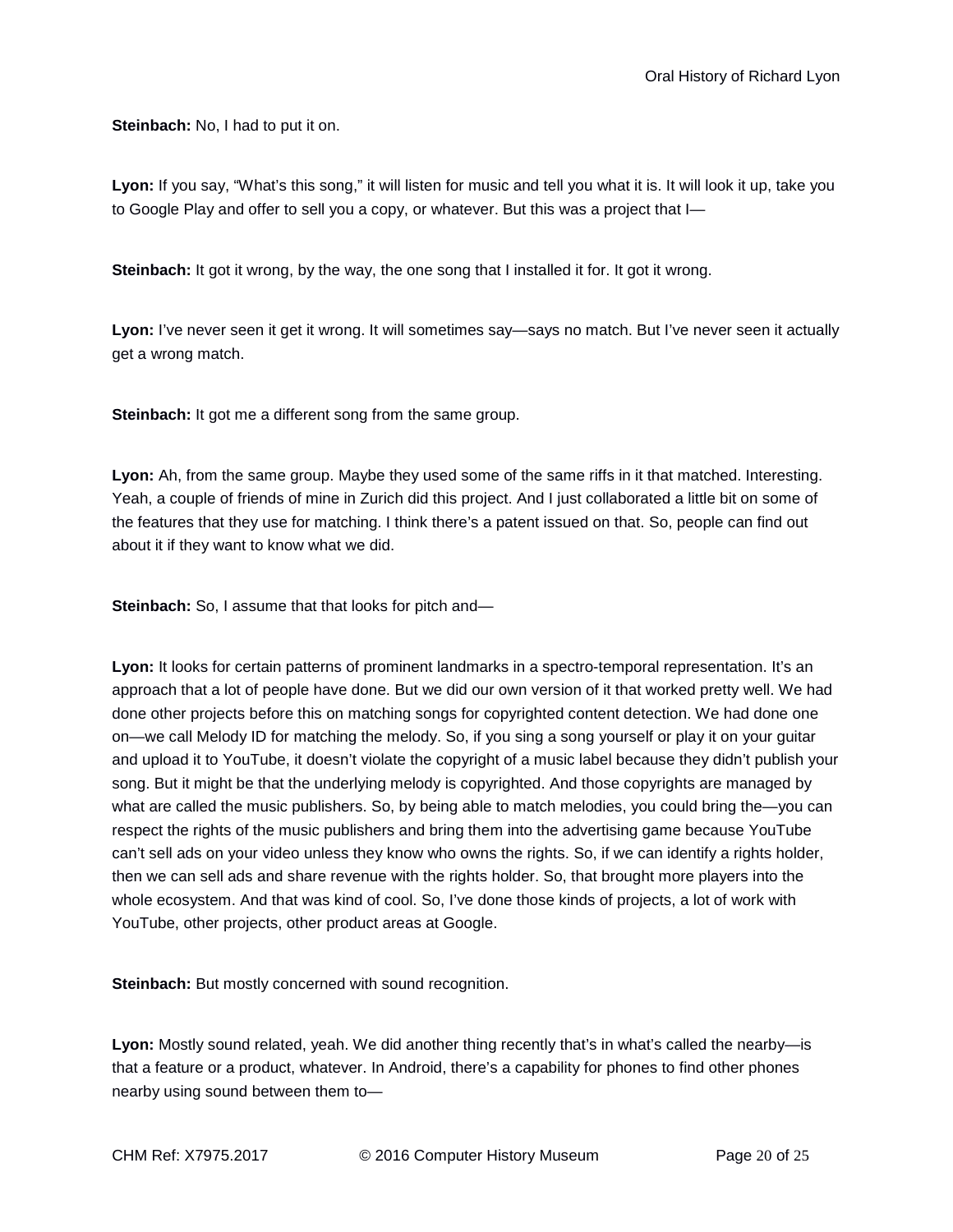**Steinbach:** Oh, really?

Lyon: Yeah, and you can also use it—it was first announced, I think in the Chromecast guest mode that you can—your phone can communicate with a Chromecast device on a television to establish that they're in the same room together. And this was a way of—so, you have a Chromecast on your television. And a friend comes over and wants to cast something to your TV. He'll say, "Well, what's your Wi-Fi credentials," and so on. You don't want to give him that. You want to use this guest mode that allows him to use his cellular connection to cast to your phone. And as long as they're in the same room together and we can verify that by the sound connection between them, then we can let that happen. So, Chromecast guest mode uses this nearby feature. There was a bunch of other things—

**Steinbach:** So, it whistles a tune, and that gets then verified, or recognized?

**Lyon:** So, what the nearby feature does is it just verifies that you're in the same room together by sending data over sound. It sends it like a token, a little code. And then Google verifies yeah, you heard the one that he sent. So, you're in that room.

**Steinbach:** I hadn't heard of that.

**Lyon:** So, and they have multiplayer games. If you want to find people near you that want to play the game with you, they'll show up in the nearby listing, a bunch of other things. So, that's been opened up to third parties. So, in general, being able to find devices near you is what that's about. And it uses a sound signal that's at high enough frequencies that you, and I, and most people over twenty years old can't hear. But some younger kids can hear it because it's at the top end of the band that the phones can send and hear, which is about eighteen and a half to twenty kilohertz.

**Steinbach:** But all phones should be able to deal with it?

**Lyon:** All modern phones—

**Steinbach:** I guess they're so small—the speaker sounds so small that the—

**Lyon:** The high frequencies are not that much of a challenge. The reason they can hear up to twenty kilohertz is because that's kind of the range of human hearing. So, to get a good spec on a phone, you say it goes to twenty kilohertz. So, we use the upper little bit of that band. Nobody can actually hear it unless they're a teenager maybe. And it's not very loud. And it's not very often, just when it needs it. So, we've done that. And there was also another audible version of that called Google Tone that's used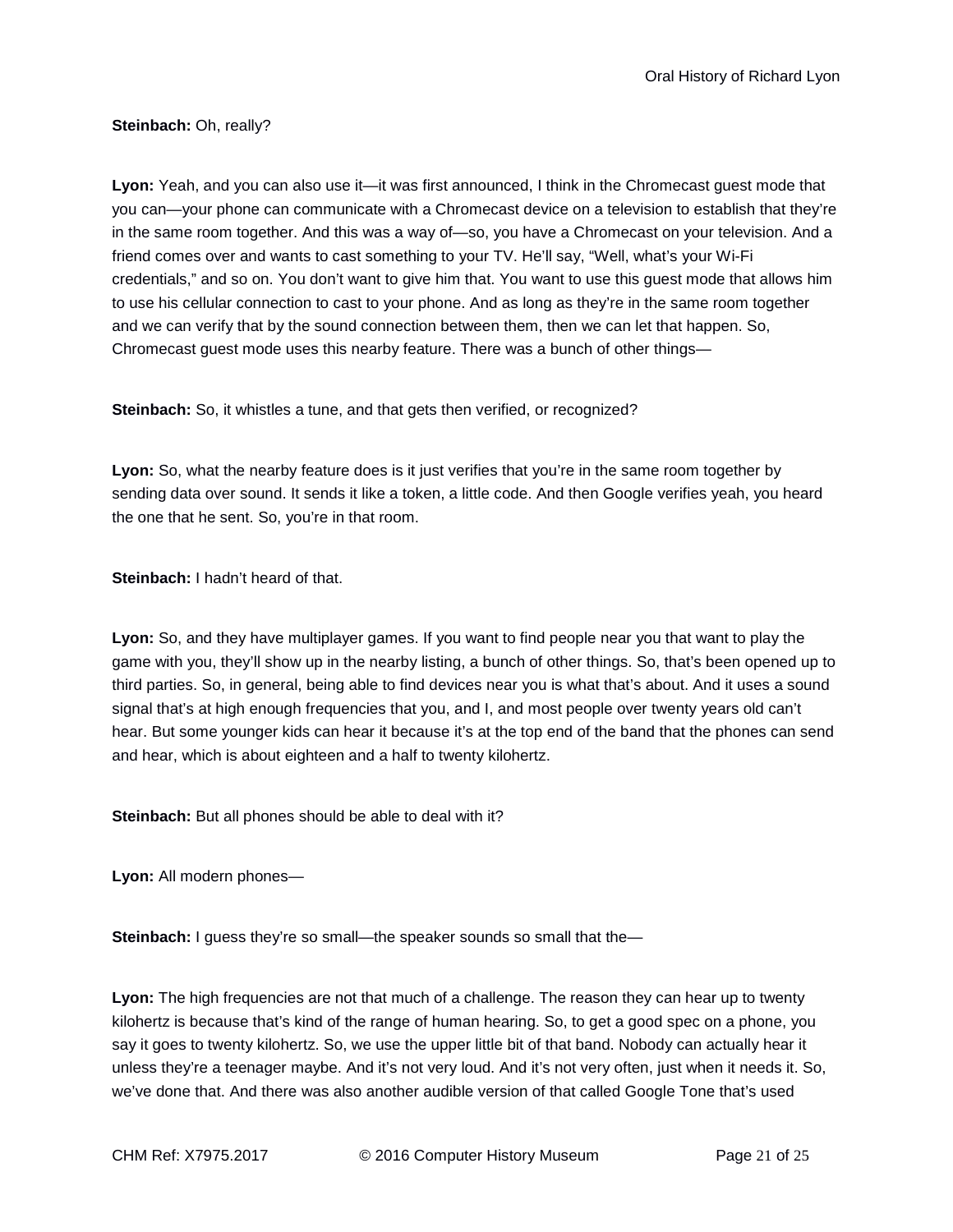sometimes in classrooms. For example, if a teacher wants all the students to go to a certain page, she can send the URL with sound tones, kind of like the DTMF signaling on a telephone going boop boop boop boop boop. And everyone gets it. And they go to the right page. So, there's cool projects like that that have to do with sound but nothing to do with hearing, and lots of things that do have to do with hearing as well. A lot of stuff we're working on now that's quite exciting, but I can't really talk about it yet.

**Steinbach:** So, you're in Google's research lab.

**Lyon:** Yeah, we don't call it a lab. But there's an organization called Research that, unlike the research labs of a lot of other companies, it's not really very distant from the product groups. And we tend to have very good relationships. And researchers naturally tend to find problems to work on from the product groups in the company. So, they're usually working on things that are very relevant but far enough out to be more challenging and more than what a product group might take on themselves. But also at Google, a lot of product groups do take on research themselves. And so, we have a lot of PhD researcher types come in and work directly in the product groups rather than in the research organization. The research organization has kept its scope kind of narrow, mostly around machine intelligence, machine perception, natural language, and things like that. Whereas, a lot of the more computer system researchy kind of things will be done in the product groups. It's a good organization.

**Steinbach:** Yeah, well the key I guess is that you do have a good connection to the product groups.

**Lyon:** Yeah.

**Steinbach:** I saw one thing that you haven't mentioned that I found in some list of your papers or something was you—I think at Apple, you worked in shading in computer graphics things. That's another totally different—

**Lyon:** Yeah, I did this Apple tech report called "Phong Shading Simplification for Hardware Renderers" or something like that. So, for those who don't know—I'm sure most people do. But Phong shading is a computer graphics rendering shading technique named for a fellow named Bui Tuong Phong, who was a Vietnamese guy that worked as a grad student at the University of Utah when Ivan Sutherland had the graphics group there. And I had been, I think, really fortunate in my career to get to know almost everybody that worked in that graphics group under Ivan. Like at Xerox PARC, we had—let's see. Who all came from that group? Certainly, John Warnock and—was Martin Newell part of that group? I forget. Anyway, Jim Clark. And at Apple, we had others, Frank Crow. Alan Kay worked with Ivan. I don't know if that was at Utah or before that. But I had known all Ivan's ex-students for some reason, for various sundry reasons. So, I had a lot of exposure to graphics. I never really worked in that area. But I never knew Phong. It turned out, sadly, he had died shortly after this work. I think he actually got out of grad school and moved to Stanford, and then died of cancer, brain cancer or something like that. But he had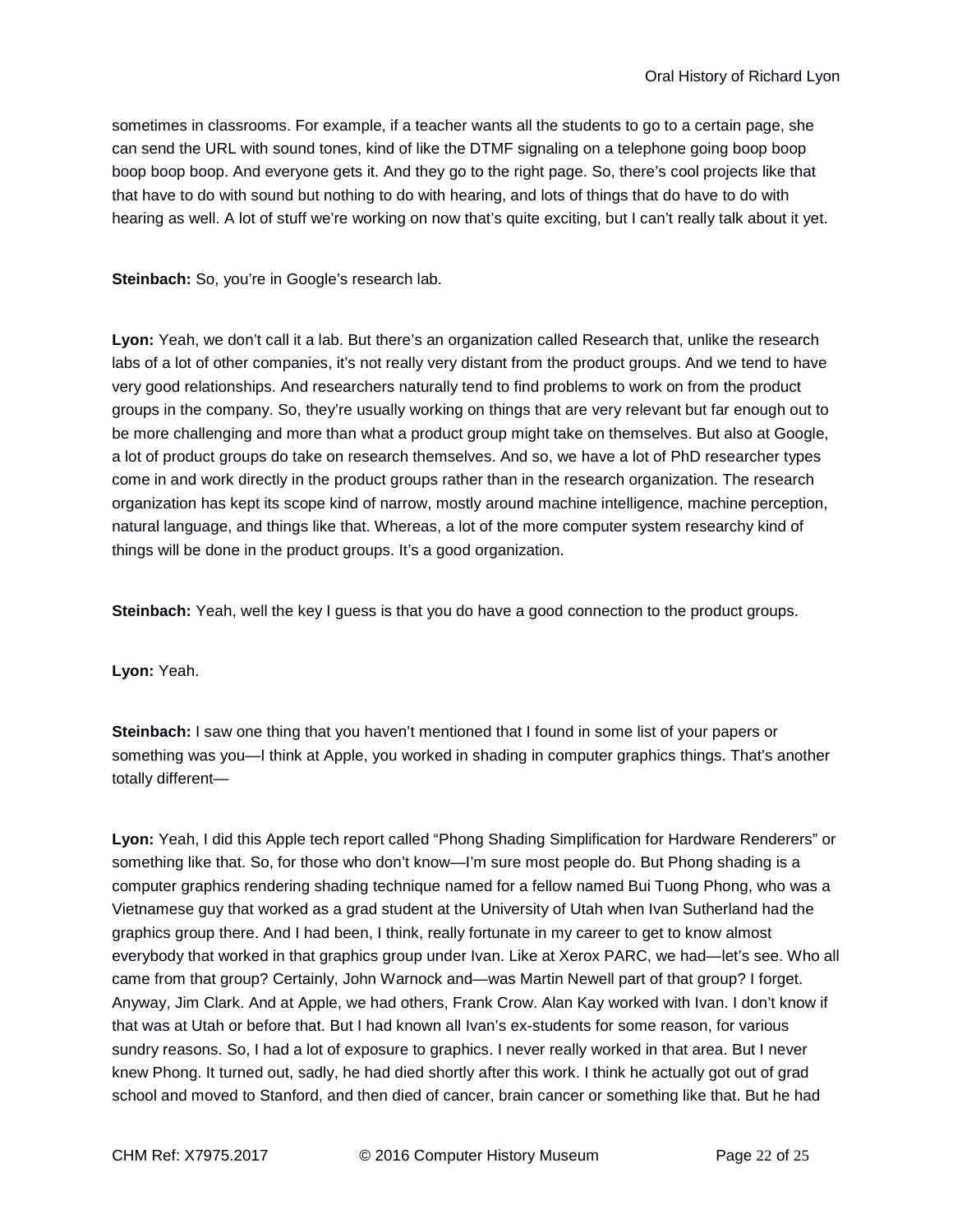come up with this interesting scheme for rendering specular reflections off sort of semi-shiny materials. And it involved a mathematical expression that was the nth power of the cosine of an angle. I thought and that thing's a bear to compute. And people that actually were building rendering systems would actually—they'd have software cosine routines and exponential routines and things that were like just taking all the compute time. Or if you'd made hardware to do it, it was horrible. And a number of people had looked at it and simplified it in various ways. So, like Jim Blinn, who had been at Caltech, and I guess he was another ex-Ivan student, had done some simplified versions of it. But they behaved rather differently and not entirely satisfactory to my way of looking at it. So, we had some people doing graphics chips at Apple. And I looked at what they were doing. And I thought, "This is horrible. Why can't we do something better?" So, I came up with a sort of a different way of looking at it that simplified the calculation to a handful of multiplies and adds including the vector normalization that was needed to do the approximate cosine operations. It was very sensitive. If things weren't perfectly normalized, then using a dot product to do a cosine doesn't give the right answer. And you raise that to a high power, it gives a terrible answer. So, I found out a way to make that much more robust using vector differences instead of dot products. And so, I wrote this report on it. And the cover of the report has like a block diagram. It's got adders and multipliers and a few things. And it's like the whole thing right there on the cover of the report. There's no cosines or logs or exponentials anywhere in there. So, it was very nice. That was all I ever did with shading. I mean all I did was write that report. I didn't actually ever build it. I wrote some MATLAB code to show how it behaved. I had pictures in there that I generated. But I never built a hardware rendering. I just sort of worked near the people who did.

# **Steinbach:** Do you think Apple is using that?

**Lyon:** No, I don't think so. It's funny. There's a guy at Apple who—he had been at Apple. He credited me with helping him get a job there or something. And he said they actually used it where he came from in Germany. And they thought I was a graphics guy because I had done this report on this great thing. And they used it. But no, I don't think Apple—what Apple did is they put the report in the library. And when Steve Jobs came in, they gave the library away to Stanford. So, I don't think—I don't think it had any influence on Apple.

**Steinbach:** Okay so, we should also mention the awards that you have received. Right, you got—you're a fellow of the IEEE, of the Association for Computing Machinery—

**Lyon:** Yeah, I got the two fellow deals, the IEEE and the ACM.

**Steinbach:** And so, what did you get the IEEE for?

**Lyon:** Well, we'd have to go back and read the citation. I'm not sure what it said. But what I remember is it had a list of several things like signal processing models of hearing or something and sensory systems.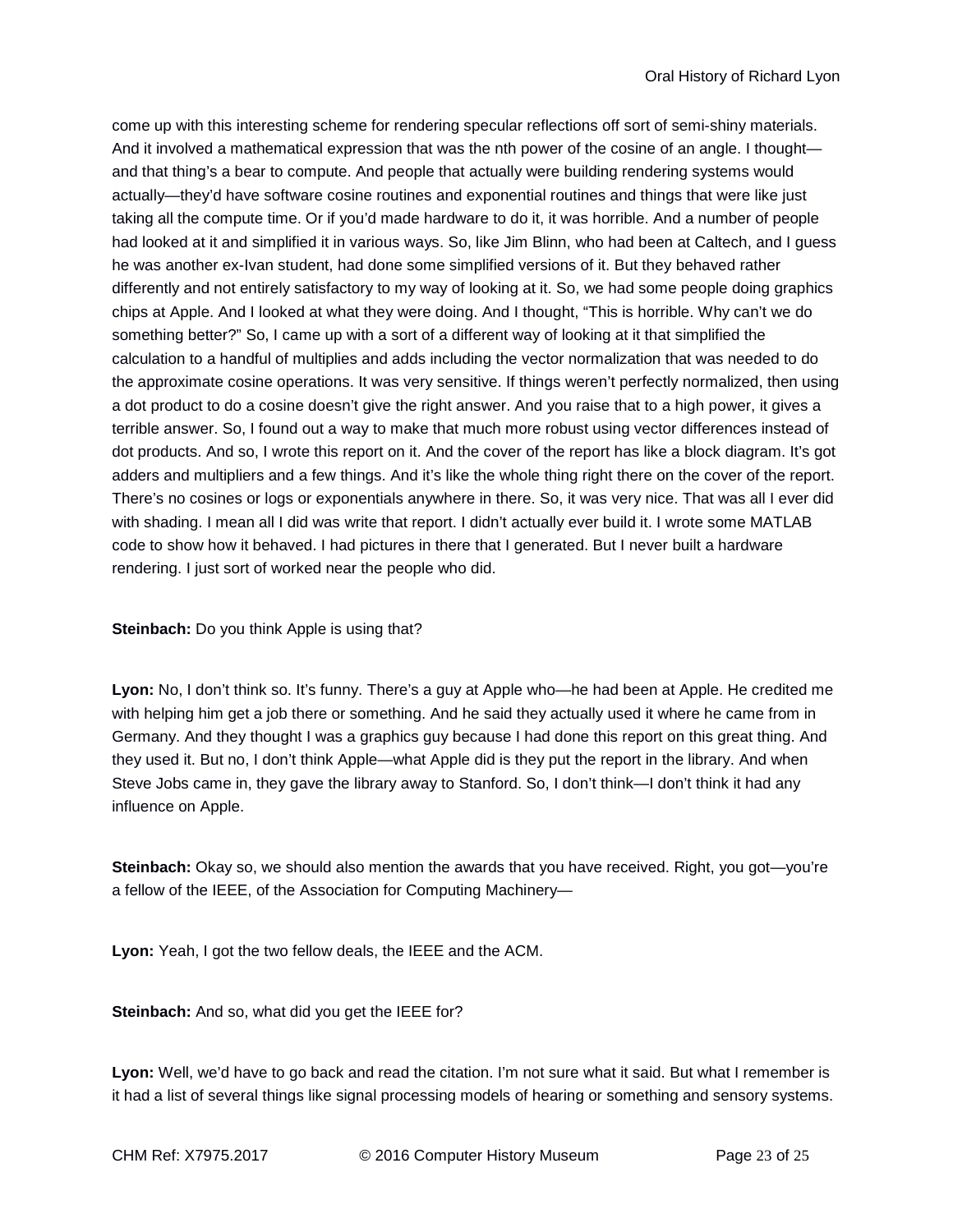Maybe—I think it might have mentioned handwriting recognition. What I do remember is the ACM one specifically called out the optical mouse. For the computing machinery people, I think that machinery was a good thing. But I think if you have a career in Silicon Valley, and you do some good stuff, you should eventually be able to get to be a fellow of these professional organizations. So, that's not as special to me as the award we got from the Royal Photographic Society, which annually presents a progress medal to like the biggest thing that year. And they gave that to me and Carver Mead and Dick Merrill for the development of the Foveon X3 technology. And I was—

# **Steinbach:** So, this is the stacked sensor?

**Lyon:** Yeah, the stacked photo diodes. And yeah, I got to be the one that went to London and go to the awards ceremony and get the medals and so on. That was a big honor. That was huge.

**Steinbach:** Okay, and finally, I saw on the net that you're a historian of slide rules, very simple computing machines.

**Lyon:** Yeah, how did that happen? So, it's funny. When I was in high school and even college, to some extent, I used a slide rule. That was what we did at the time. I got my first electronic calculator from Carver, actually, when I was a teaching assistant for his electronic projects lab class. He gave all his TAs HP-35 calculators as a door prize, I guess. So, I kind of went digital at that point and never looked back. So, the slide rules just—those are junk now. I've got digital. But at some point, somehow I discovered eBay. What was it called? In 1996, it might have still been called Auction Web, I think it was. And it was at that time when Apple was falling apart and people were demoralized. And I ended up spending time surfing the web because that was a new thing. And instead of paying attention to work, I kind of said, "Look at that. People are selling old slide rules. That's weird." And I ended up buying one. Then I ended up trying to figure out something about it like, "Where did this thing come from? Who made this one, where?" And I discovered there was this local organization called the Oughtred Society named after William Oughtred, the inventor of the slide rule in 1620. The guys that organized it are local. It's like the guy that edits the journal lives in Palo Alto. And I thought, "Huh." Oh, look. They have a meeting coming up. I'll go to that. So, I went to their meeting and met the old guard collectors and historians of slide rules. And I was the young guy there. I was only, what, forty-something at the time. And most of these guys were retired. So, I kind of got interested in it. And I ended up writing an article for their journal on the history and dating of the Otis King's patent calculator, a slide rule with helical scales. There had been three previous articles on the subject in their journal. And I looked at what they had. And I started gathering up new information from people, which I was able to do more easily now that there was the Internet and I could Google things. And I could email people. And I could start assembling the data. And I looked at the articles and the data, and no, they got it wrong. So, I put together a new history of this calculator and wrote a new article. And the article specifically called out in the title using the Internet because this was like a whole new thing to the slide rule guys. It's like, "What? You like email people. And you get information?" So, that was kind of cool. We brought a sort of modern information technology to